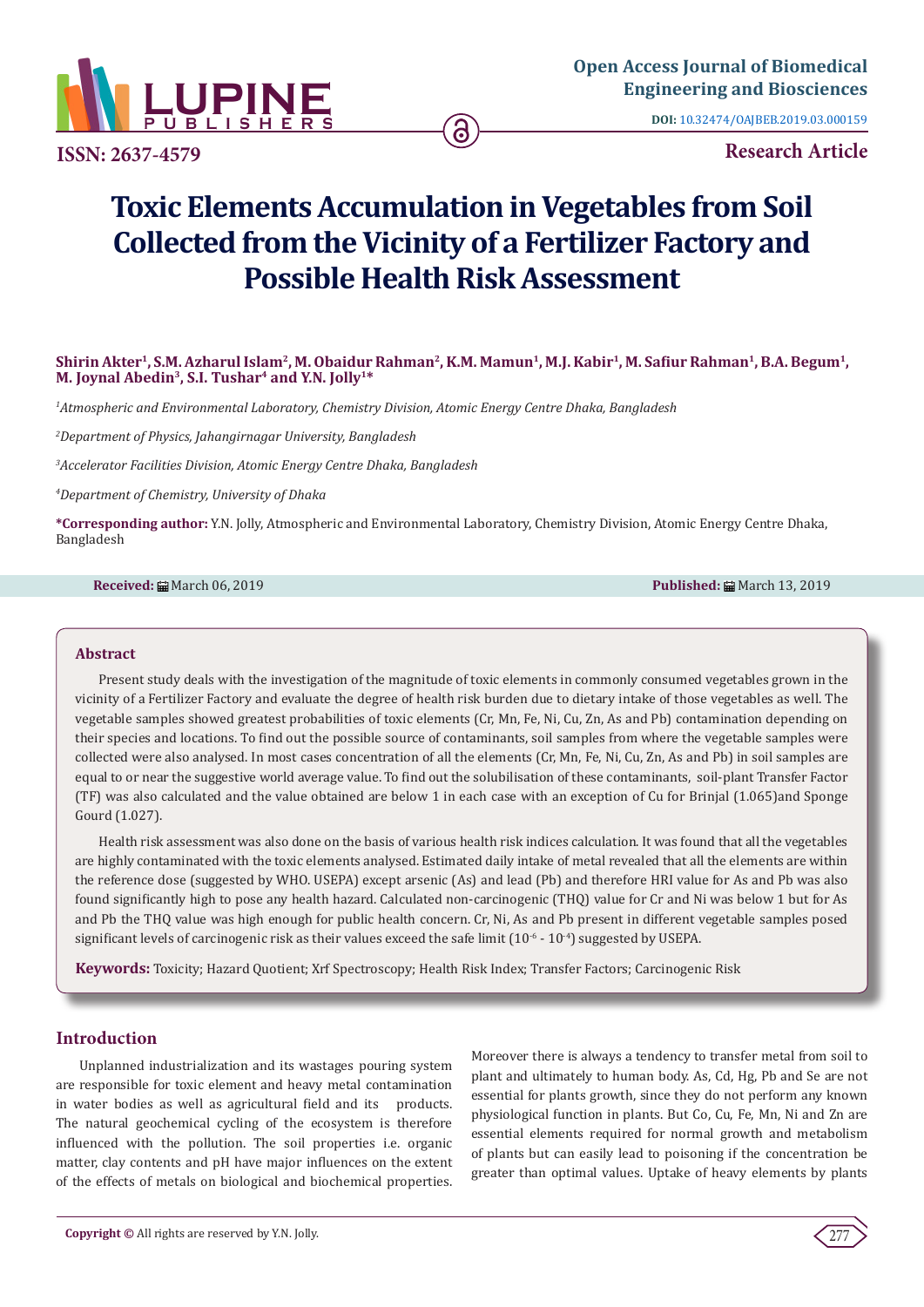and subsequent accumulation along the food chain is a potential threat to human health. Heavy metals become toxic when they are not metabolized by the body and accumulate in the soft tissues. Chronic level ingestion of toxic metals has undesirable impacts on humans and the associated harmful impacts become perceptible only after several years of exposure. Foodstuffs are the major intake source of toxic elements into the human body. Among food system, vegetables are the most exposed food to environmental pollution due to aerial burden. Vegetables take up heavy metal/toxic elements, accumulate them in their edible and non-edible parts. These accumulated toxic elements may be high enough to cause clinical problems to human beings. One of the most important aspects of food quality assurance is heavy metal contamination. As awareness of the risk of elemental (toxic) contamination in food chain increases, national and international regulations on food quality should bestrictly monitored. It has been shown that accumulation of toxic metals in the kidney and liver through foodstuffs is detrimental. Entrance of toxic elements through vegetables consumption may cause disruption of several biochemical processes, leading to cardiovascular, nervous, kidneys and bone diseases and moreover pregnant women and children are more vulnerable to toxicity.

As a developing country, Bangladesh heavily relies on agriculture for its economy. To feed the hungry mouth of 180 million people, its lands are being overly used for crop production. In doing so, fertility of the land-soil suffers. The lack nourishment in soil and also in order to maintain a good balance of production, artificial fertilizers are repeatedly or sometimes excessively used and therefore several Fertilizer Factories are grown all over the country. The Jamuna Fertilizer Company Ltd.,Jamalpur of Bangladesh contributing significantly to the production of urea and

meet the demand for fertilizer of the country from years. The main raw materials used are the natural gas along with different catalysts like Fe<sub>2</sub>O3, Fe<sub>3</sub>O4, Al<sub>2</sub>O3, K<sub>2</sub>O, CaO, and SiO<sub>2</sub> etc. The liquid wastes generated from the factory are discharged to the environment which finally go to the Jamuna River and to the adjacent agricultural lands, and eventually the vegetables and crops grown on those lands and thus contaminate the environment and cause toxicity to the public there after. Therefore, this study aimed to investigate concentrations of Cr, Mn, Fe, Ni, Cu, Zn, As and Pb in the most frequently consumed vegetables collected from the lands adjacent to 'The Jamuna Fertilizer' area to get an idea about the toxicity level of the vegetables grown in the area.Also a value of intake of heavy metals in human diets was calculated to estimate the risk to human health. Since Cr, Ni, As and Pb are highly carcinogenic, therefore the possible carcinogenic and non-carcinogenic risk due to consumption of those vegetables to human was calculated as well.

# **Materials and Methods**

## **Study Area**

The North-East side of 'The Jamuna Fertilizer Co. Ltd.'Jamalpur of Bangladesh was selected as study area and different vegetables as well as soil samples were collected for the experiments. The geographical coordinates of 'The Jamuna Fertilizer Co. Lld.', Jamalpur of Bangladesh are at 24° 40' 0" North, 89° 50' 0" East, which is beside of the Jamuna River. The sampling site is a residential cum agricultural field area and the samples were collected randomly from ten different points around the Fertilizer factory. There are several car workshops near the Fertilizer factory site from where solid and different types of wastage are frequently dumped into the nearby land. The site map of sampling area is shown in Figure 1.



**Figure 1:** Site map of 'The Jamuna Fertilizer Company Limited', Bangladesh.

## **Sample Preparation**

The vegetable samples collected for this research works are shown in the Table 1 with their scientific names and abbreviated

identities. In rder to show the elemental correlation, soil samples were also collected with the vegetable samples from the different places of sampling site and labeled as SS1 - SS10.

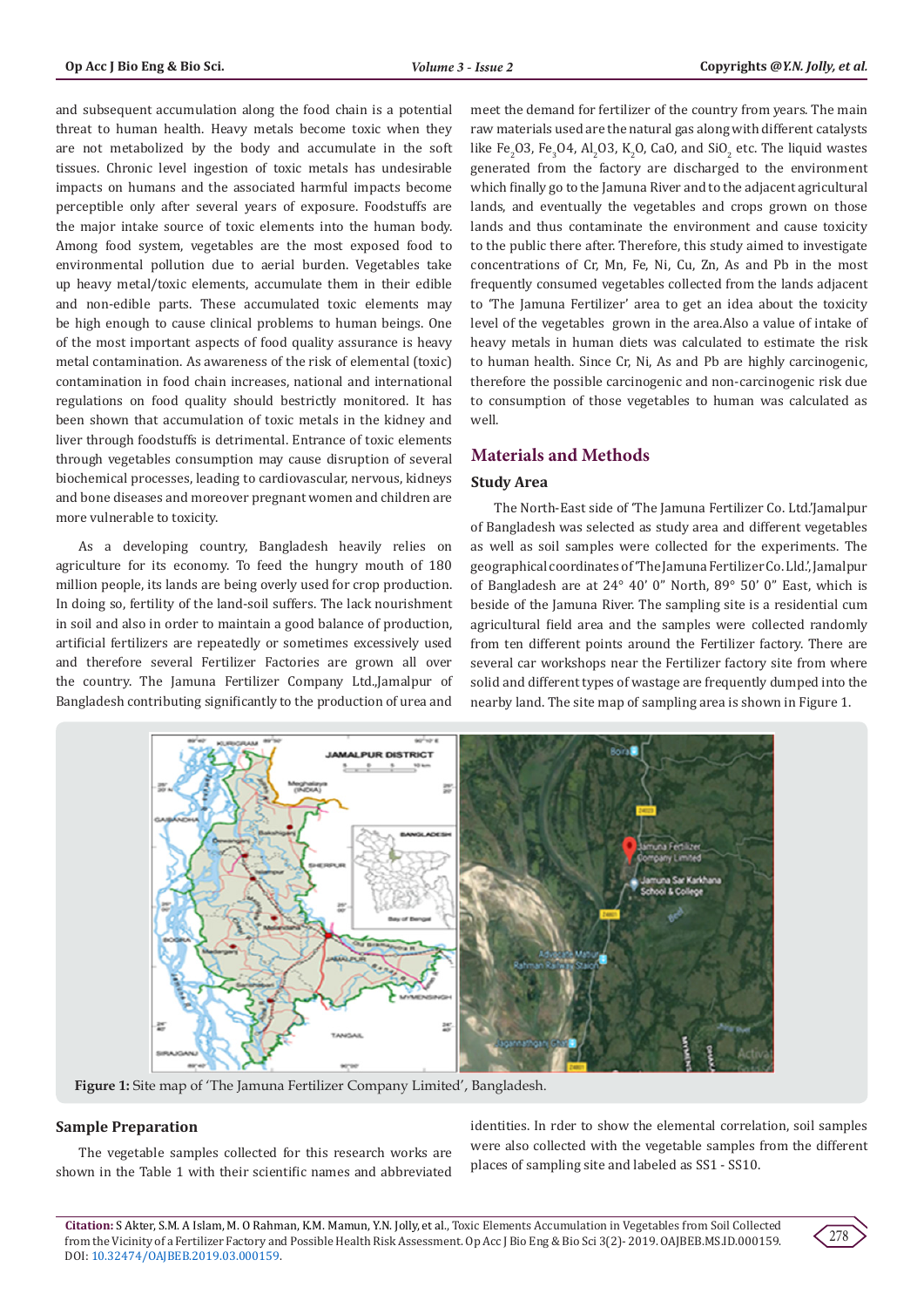| Table 1: Description of vegetable samples analysed. |
|-----------------------------------------------------|
|-----------------------------------------------------|

| Local name  | English name   | <b>Designation (sample ID)</b> | Scientific name                 |
|-------------|----------------|--------------------------------|---------------------------------|
| Dhundul (L) | Sponge Gourd   | SG <sub>1</sub>                | Luffacylindrica                 |
| Begun       | <b>Brinjal</b> | <b>BR</b>                      | Solanummelongena                |
| Kachkola    | Plantain       | PL                             | Musa paradisiaca                |
| MuchaAlu    | Potato         | P <sub>O</sub>                 | Solanumtuberosum                |
| Morich      | Chilli         | <b>CH</b>                      | Capsicum species                |
| Kakrol      | Teasle Gourd   | <b>TG</b>                      | <b>Momordicacochinchinensis</b> |
| Kachu       | Giant Taro     | <b>GT</b>                      | Alocasiamacrorrhiza             |
| Dhundul (R) | Sponge Gourd   | SG <sub>2</sub>                | Luffacylindrica                 |
| Papaya      | Green Papaya   | GP                             | Carica papaya                   |
| Jhingga     | Ribbed Gourd   | RG                             | Luffaacutagula                  |

#### **Preparation of Soil Samples**

The soil samples after collection were sieved with a stainless steel sieve to remove dirt and vegetable materials. All samples were then taken into porcelain dishes separately. Each dish with the particular sample was placed in an oven at around 70 ºC until a constant weight was obtained. The dried mass of each sample was then pulverized to fine powder using a mortar and pestle, and preserved in a plastic vial with the identification mark inside a desiccator. Finally, the homogeneous powder was used to prepare pellet (7 mm dia. and 1mm thick using 10 ton pressure by a pellet maker (Specac, UK) for elemental analysis by XRF.

## **Preparation of Vegetable Samples**

The plant samples were cut into suitable pieces with a stainless steel knife, washed first with tap water, and then rinsed with deionized water three times. All plant samples were then taken into porcelain dishes separately. Each dish with the particular sample was marked by an identification number and placed in an oven at around 70°C for overnight drying which was continued until a constant weight was obtained. The dried mass of each sample was then transferred to a mortar and ground to fine powder using a pestle and preserved in a plastic vial with identification mark inside a desiccator.

## **Sample Irradiation and Method Validation**

The experiments and sample irradiation have been done using EDXRF Spectroscopy System. The X-Ray beam of 22.4 keV from 109Cd point source hits the target sample and the characteristic X-rays are produced. The [Si (Li)] detector (Canberra) having the resolution of 175 eV at 5.9 keV has been applied for the detection

of characteristic X-rays. These detected X-Rays are converted into voltage pulses and amplified by the spectroscopy amplifier and processed in MCA having16K+channel.The irradiation and spectrum data acquisition are operated and controlled by a software package provided with the system. The standard materials were also irradiated under similar experimental conditions for construction of the calibration curves for quantitative elemental determination in the respective samples. The commercial software AXIL has been applied for the qualitative and quantitative elemental analysis.

A direct comparison method based on EDXRF technique was used for elemental concentration measurement Islam, et al. [1] and Jolly, et al. [1] and Jolly, et al.[2] in different samples. As the analysis is based on direct comparison, the standards of similar matrices were used to construct the calibration curve in order to avoid any matrix effect. Three soil standards (Soil-7 /IAEA, Montana-1/2710a, Montana-2/2711a) and five plant standards (Apple Leaf/NIST 1516, Spinach/NIST 1570a, Orchard Leaf/NIST 1571, Tomato Leaf/NIST 1573a, and Peach Leaf/NIST 1574) were used for the construction of calibration curves for carrying out elemental analysis in soil and vegetables respectively. The curves were constructed by plotting the sensitivities of the elements as a function of their atomic number. The validation of the calibration curve constructed for elements present was checked through analysis of standard reference materials "Montana-1" for soil and "Orchard Leaf/NIST 1571" for vegetable. The results obtained for elements of interest and certified values for corresponding elements are shown in the Table 2. All results in respect to certified known values were found to vary within the acceptable range of error.

**Table 2:** Comparison between present results and the certified values of standard reference materials (mgkg-1).

| Element |       | Soil (Montana-1)                          |         | <b>Plant (Orchard Leaves)</b> |                                           |         |  |
|---------|-------|-------------------------------------------|---------|-------------------------------|-------------------------------------------|---------|--|
|         |       | Results obtained Certified values % Error |         |                               | Results obtained Certified values % Error |         |  |
| K       | 21113 | 21700                                     | 2.71    | 16655.29                      | 14700                                     | 13.30   |  |
| Ca      | 9136  | 9640                                      | 5.23    | 18590                         | 20900                                     | 11.05   |  |
| Mn      | 2128  | 2140                                      | 0.56    | 94.26                         | 91                                        | 3.58    |  |
| Fe      | 39685 | 43200                                     | 8.14    | 281.291                       | 300                                       | 6.24    |  |
| Ni      | 8.67  | 8.0                                       | $-8.38$ | 1.321                         | 1.3                                       | $-1.62$ |  |
| Cu      | 3409  | 3420                                      | 0.32    | 7.545                         | 12                                        | 37.13   |  |

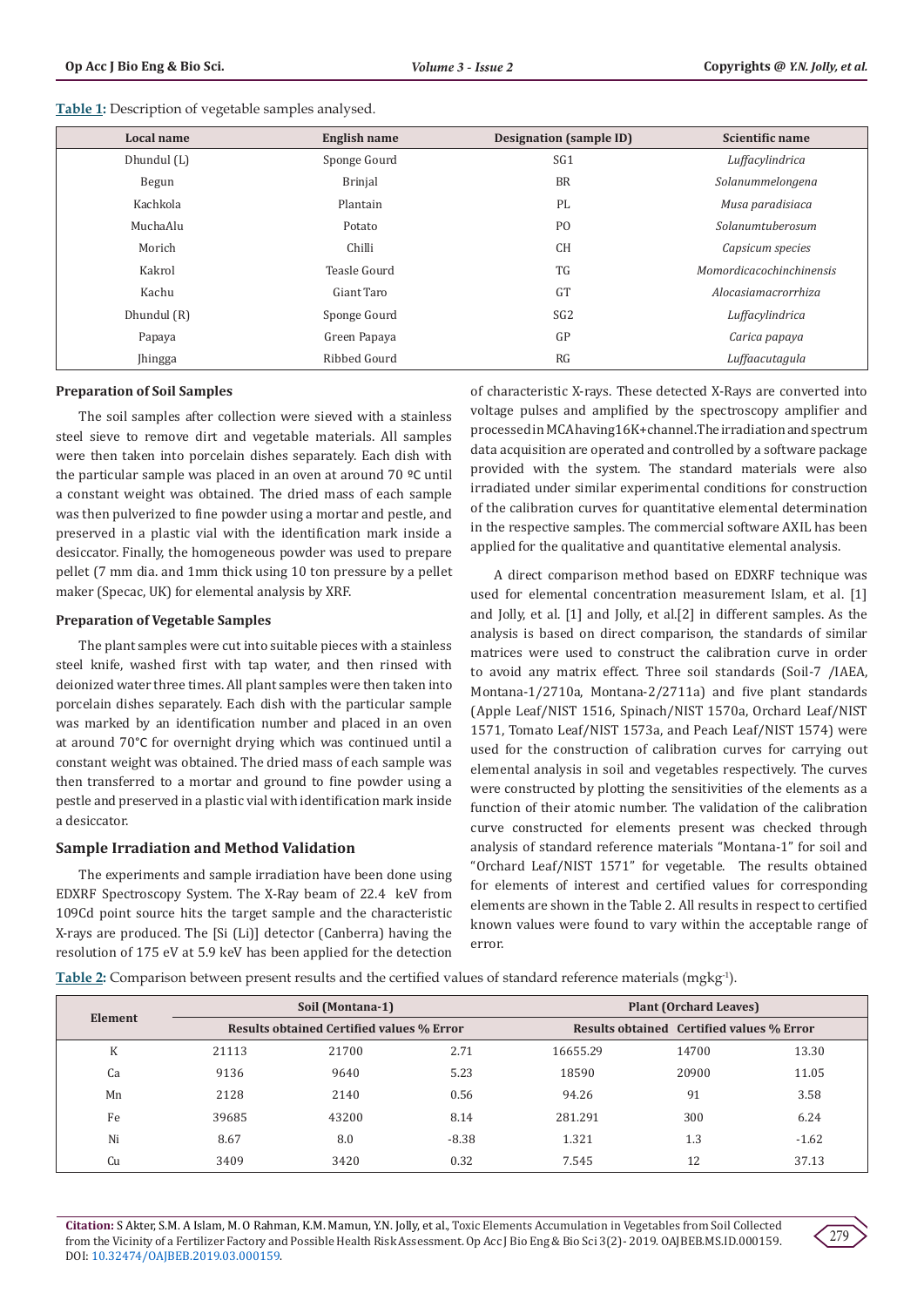| Zn | 4179    | 4180 | 0.02     | 8.299 | 25   | 66.80  |
|----|---------|------|----------|-------|------|--------|
| As | 1441    | 1540 | 6.43     | 6.443 | 10   | 35.57  |
| Se | $1.2\,$ | 1.0  | $-20.00$ | 0.174 | 0.08 | 117.50 |
| Pb | 5382    | 5520 | 2.50     | 46.15 | 45   | 2.56   |

## **Statistical Analysis**

Pearson's correlation matrix is used to identify the relationship among the pairs of parameters in soil sample. The correlation coefficient matrix measures how well the variance of each constituent can be explained by relationship with each other Liu, et al. [3] and soil data were subjected to statistical analysis using IBM SPSS software (version 20). PCA has been performed to extract principal components (PC) of soil from the sampling points and to evaluate spatial variations and possible sources of heavy metals in soil sample Chabukdhara, et al. [4] and Nema, et al. [4]; Sarbu, et al. [5] and Pop, et al. [5].

# **Data Analysis**

## **Metal Pollution Index**

Metal Pollution Index (MPI) was computed to determine overall metal concentration in each variety of vegetable sample analyzed. This index was obtained by calculating the geometrical mean of concentrations of all the elements consist in vegetable sample collected following Ureso, et al. [6].

## **Daily Intake of Metal (Dim)**

The daily intake of heavy metals by people through consumption of vegetables was calculated following Chary, et al. [7]. The average body weight was considered to be 70 kg that each person consumes approximately 300 gm WHO, et al. [8] of vegetables per day.

## **Health Risk Index**

Assessment of health risk due to contaminated vegetable intake was done using a Hazard Quotient (HQ) (U.S. Environmental Protection Agency US EPA 1989). HQ is the ratio between exposure and the reference oral dose (RfD). An estimate of the potential hazard of heavy metal to human health (HQ) through vegetables intake is calculated by

# HQ=DIM/RfD

Where (Div) is the daily intake of vegetable (Kg/day),(Celement) is the concentration of element in the vegetable (mg  $kg<sup>-1</sup>$ ), RfD denotes the oral reference dose for the element (mg kg-1of body weight/day).Although the HQ-based risk assessment method does not provide a quantitative estimate for the probability of an exposed population experiencing a reverse health effect, it indeed provides an indication of health risk level due to exposure to pollutants Chary, et al. [7].The HQ is a highly conservative and relative index. When HQ is  $<$  1, there is no obvious risk from the substance over a lifetime of exposure, while HQ is > 1, the toxicant may produce an adverse effect. The probability of experiencing long-term carcinogenic effects increases with the HQ value. This risk assessment method has been used by researchers Jolly, et al. 2017 and proved to be valid and true.

# **Transfer Factor**

The uptake of elements from soil to plants is measured by transfer factor (TF). The TF for any element can vary considerably depending on the kind of plant, as well as from one environment to another. The main parameters that modify the TF are the physical and chemical characteristics of soil, behaviour of trace metal present in soil and plant, change of environment Al-Hamarneh, et. al. [9]; A. Martinez et al. [10]. The metal transfer factor from soil to plants have been calculated on dry weight basis and the formula Jolly et al. [11] is

Transfer Factor (TF) =CPlant/ CSoil

Where,Cplant and Csoil represent the elemental concentration of plant and soil respectively.

# **Hazard Index (Hi)**

To evaluate the potential risk to human health through more than one heavy metal, the HI has been developed (USEPA, 1989). The HI is the sum of the Hazard Quotients as described by the equation;

HI = ΣHQ = HQCr+ HQMn+ HQFe+HQCu+ HQZn++HQNi+ HQAs+ HQPb

It is assumed that the magnitude of adverse effect will be proportional to the sum of multiple metal exposures. It also assumes similar working mechanisms that linearly affect the target organ.

## **Non-Carcinogenic Risk**

In this study, the non-carcinogenic health risk associated with the consumption of collected vegetables were assessed based on the target hazard quotients (THQs) and the calculations were made using the standard assumption for an integrated following USEPA 1989,

THQ= [(EFr×ED×FIR×C)/(RfD×BW×AT) ]×10-3

Where THQ is the target hazard quotient (dimensionless), EFr is the exposure frequency (365 days year-1), ED is the exposure duration (70 years for adult) equivalent to the average human lifetime , FIR is the body ingestion rate for vegetables (166g preson-1day<sup>-1</sup>),C is the element concentration in samples (mg  $kg<sup>-1</sup>$  fresh weight<sup>-1</sup>), BW is the average body weight  $(60 \text{ kg}$  for adults), AT is the average time for non-carcinogens (365 day year<sup>1</sup>×number of exposure years), and RfD is the oral dose (mg  $kg<sup>-1</sup>$  day<sup>-1</sup>);. The RfDs represent an estimate of the daily exposure over a lifetime without an appreciable risk of deleterious effects. If the THQ is less than 1, the exposed population is unlikely to experience obvious adverse effects. If the THQ is equal to or higher than1, there is a potential health risk Wang, et al. [12] and to which related interventions and protective measurements should be taken.

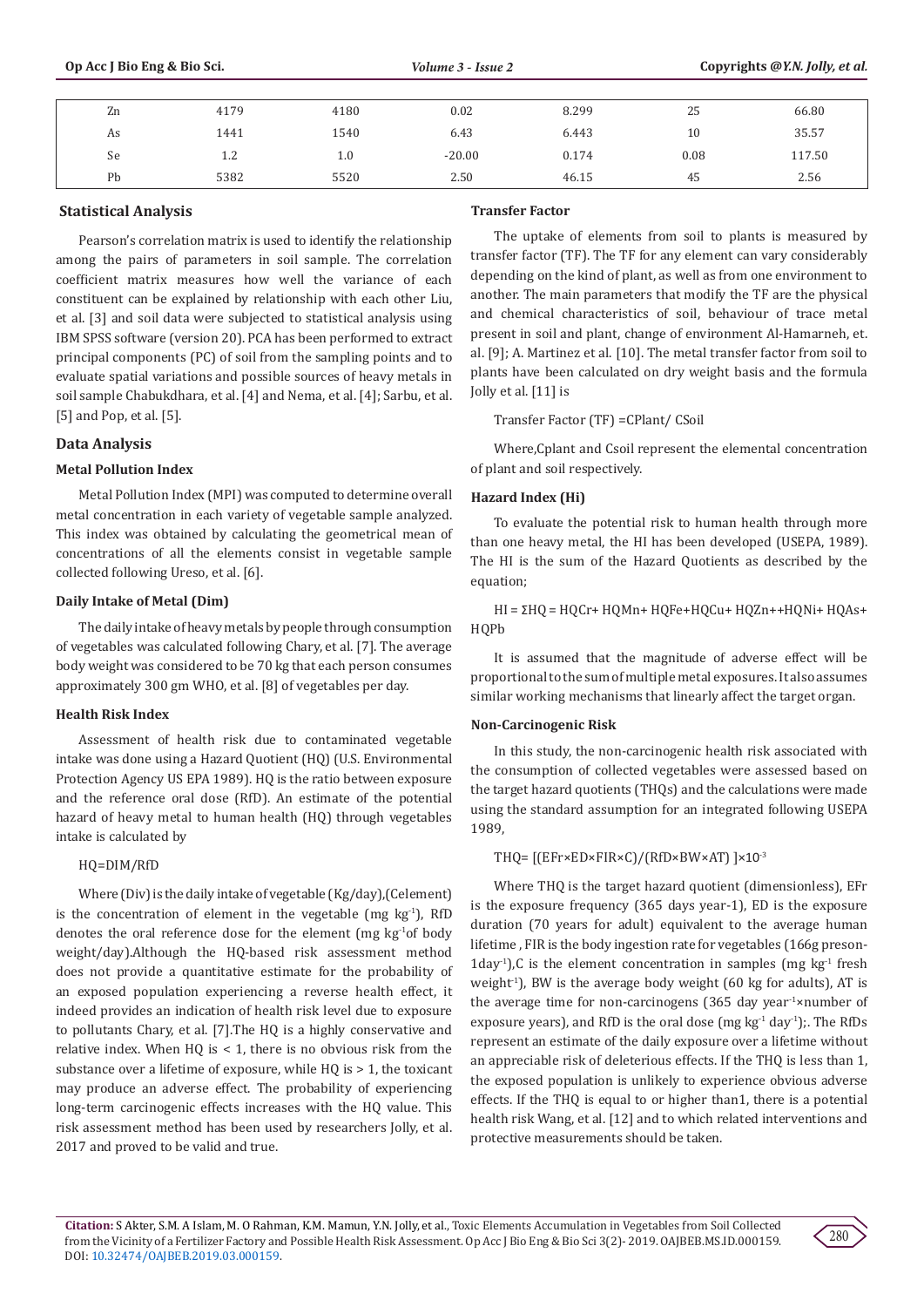#### **Carcinogens Risk**

In this study, carcinogenic risks were estimated as the incremental probability of an individual to develop cancer over a lifetime exposure to that potential carcinogen (i.e. incremental or excess individual lifetime cancer risk) USEPA et al. [13]. Acceptable risk levels for carcinogenic range from  $10^{-4}$  (risk of developing cancer over a human lifetime is 1 in 1,000,000). The equation used for estimating the target cancer risk (lifetime cancer risk) is as

# **Result And Discussion**

# **Analysis Of Soil Samples**

## **Level Of Toxic Metal In Soil Samples**

**Table 3:** Concentration of heavy metals in different types of soil samples.

## follows USEPA et al. [13]:

TCR= EFr×ED×FIR×C×CSFo/BW×AT)×10-3

Where TCR (dimensionless) represents the targets carcinogenic slope factor from the Integrated Risk Information System (USEPA 2010) database which was 1.5 mg  $kg<sup>-1</sup>$  day-1 for arsenic(As) and 0.0085 mg kg<sup>-1</sup> day-1 for the lead (Pb),0.5 mg kg<sup>-1</sup> day-1 for the chromium(Cr) and  $1.7$ mg kg<sup>-1</sup> day<sup>-1</sup> for the nickel (Ni).

|                | Concentration (mg/kg) |                 |                 |                 |                 |                 |                 |                    |                 |                 |                          |  |
|----------------|-----------------------|-----------------|-----------------|-----------------|-----------------|-----------------|-----------------|--------------------|-----------------|-----------------|--------------------------|--|
| <b>Element</b> | (SS1)                 | (SS2)           | (SS3)           | (SS4)           | (SS5)           | (SS6)           | (SS7)           | (SS8)              | (SS9)           | (SS10)          | <b>WAV</b><br>$(PPM)$ ** |  |
| Cr             | < 5.18                | < 5.18          | < 5.18          | < 5.18          | < 5.18          | < 5.18          | < 5.18          | < 5.18             | < 5.18          | < 5.18          | 47                       |  |
| Mn             | 261.52<br>±4.76       | 431.86<br>±5.54 | 237.53<br>±4.65 | 261.52<br>±5.29 | 187.14<br>±2.72 | 355.09<br>±3.67 | 242.32<br>±3.57 | 191.94<br>±2.29    | 297.51<br>±3.04 | 398.27<br>±4.37 | 270                      |  |
| Fe             | 55610<br>±3214        | 36870<br>±2351  | 54295<br>±3361  | 52820<br>±4319  | 41380<br>±3218  | 62465<br>±4327  | 29335<br>±2741  | 42530<br>±3265     | 47665<br>±3809  | 56860<br>±4213  | 40000                    |  |
| Ni             | < 0.19                | 17.57<br>±0.72  | 31.45<br>±1.32  | < 0.19          | < 0.19          | < 0.19          | < 0.19          | < 0.19             | 18.8<br>±0.76   | 20.55<br>±1.06  | 13                       |  |
| Cu             | 15.74<br>±0.89        | 12.41<br>±1.41  | 13.72<br>±1.32  | 20.56<br>±2.11  | 16.84<br>±1.43  | 22.54<br>±2.03  | 12.14<br>±1.01  | 10.22<br>±0.78     | 17.99<br>±1.25  | 14.97<br>±1.52  | 13                       |  |
| Zn             | 119.97<br>±4.65       | 61.55<br>±2.43  | 129.68<br>±3.12 | 199.11<br>±4.45 | 135.31<br>±3.51 | 197.36<br>±4.61 | 87.01<br>±3.43  | 106.65<br>±4.01    | 240.09<br>±5.12 | 152.78<br>±4.38 | 45                       |  |
| As             | 8.69<br>±1.23         | $7.5 \pm 0.73$  | 9.34<br>±0.74   | $8.1 \pm 0.65$  | 5.63<br>±0.42   | 7.47<br>±0.61   | 8.08<br>±0.78   | 7.42<br>$\pm 0.43$ | 8.28<br>±1.05   | 9.22<br>±1.01   | 4.4                      |  |
| Pb             | 89.3<br>±3.65         | 73.76<br>±2.62  | 91.72<br>±3.76  | 86.48<br>±4.23  | 71.9<br>±3.09   | 127.25<br>±4.87 | 66.77<br>±3.26  | 81.08<br>±3.45     | 99.33<br>±4.12  | 80.62<br>±3.71  | 22                       |  |

\*\* World Average Value (Kabata, A, Pendias, H.1984)

Concentration of the elements (Cr, Mn, Fe, Ni, Cu, Zn, As and Pb) in soil samples are presented in Table 3 .Highest concentration of Mn was found in the sampling siteSS2  $(431.86 \text{ mg kg}^{-1})$  and lowest concentration was found in the sampling site SS5 (187.14 mg kg<sup>-1</sup>), whereas concentration of Mn according to world average value is 270 mgkg-1.Range of other elements viz: Fe, Ni, Cu, Zn, As and Pb was found 29335-56860, 17.57-31.45, 10.23-22.54, 61.55-240.09, 5.63-9.34 and 66.77-127.14 mg kg-1 respectively. Concentration of Cr was too low to detect by the system. Average concentration of most of the elements are more or less identical to the World average value Pendias, et al. [14] with an exception of Zn, As and Pb. Higher value of Zn and As can be attributed due to use of crop fertilizer or additives, on the other hand higher value of As and Pb can be attributed due to the contamination of solid waste discharged from the industry.

#### **Result from Pearson Correlation Matrix Analysis**

**Table 4:** Pearson correlation for soil samples.

| <b>Elements</b> | Mn    | Fe       | Ni       | Cu        | Zn       | As    | Pb |
|-----------------|-------|----------|----------|-----------|----------|-------|----|
| Mn              |       |          |          |           |          |       |    |
| Fe              | 0.225 |          |          |           |          |       |    |
| Ni              | 0.391 | 0.162    |          |           |          |       |    |
| Cu              | 0.162 | $0.636*$ | $-0.223$ |           |          |       |    |
| Zn              | 0.013 | 0.596    | 0.030    | $0.801**$ | -1       |       |    |
| As              | 0.287 | 0.404    | 0.571    | $-0.112$  | 0.110    | 1     |    |
| Pb              | 0.226 | $0.764*$ | 0.017    | $0.709*$  | $0.666*$ | 0.159 |    |

\*Correlation is significant at the 0.05 level (2-tailed)

\*\*Correlation is significant at the 0.01 level (2-tailed)

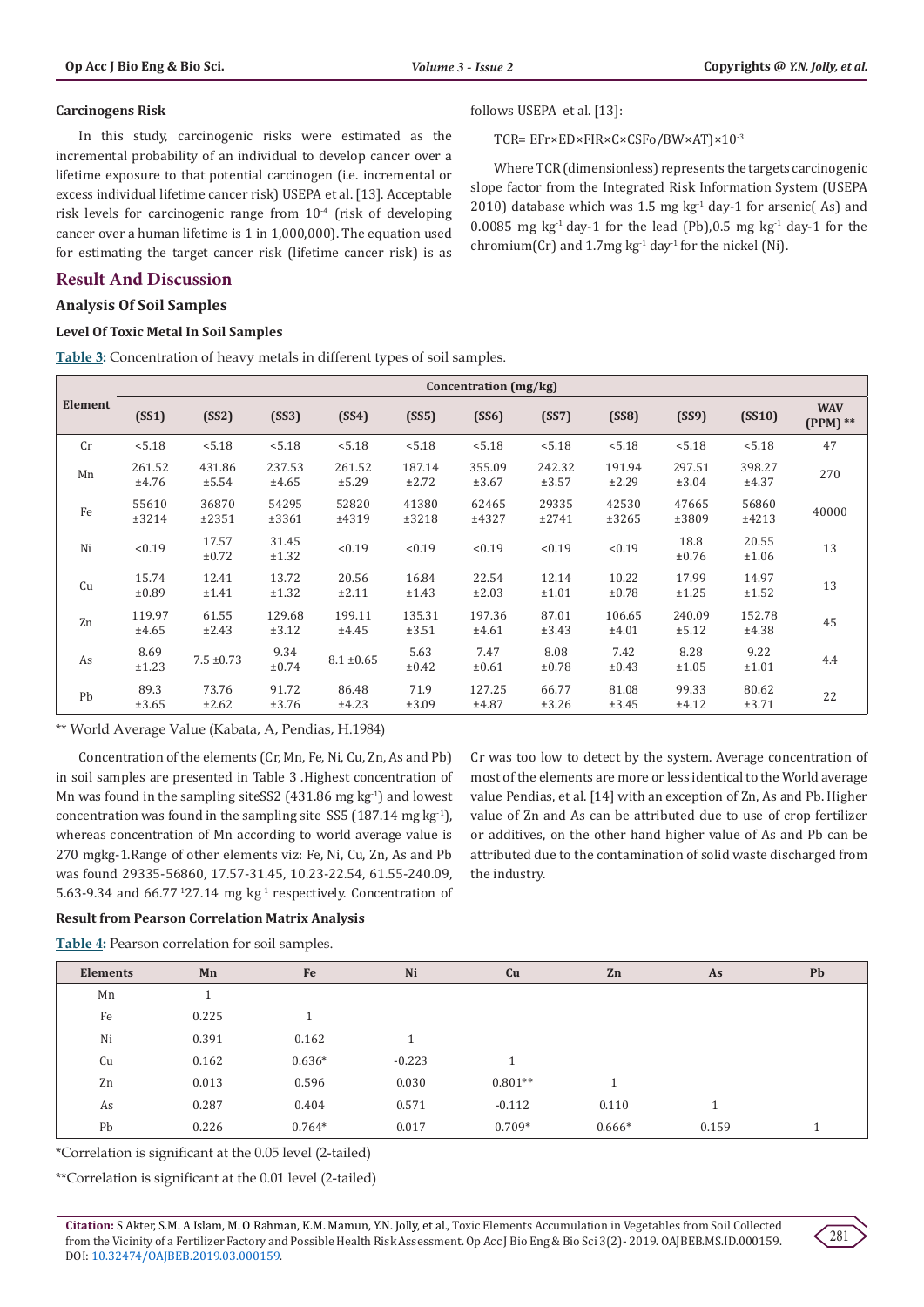Pearson's correlation matrix is generated in order to identify the correlation among the heavy metals found in the soil samples collected from adjacent area of The Jamuna Fertilizer Factory Ltd. The Pearson correlation matrix of different elements found in the soil sample is given in the Table 4.

The p value of correlation matrix indicates the strength of associations in between different elements. Such as, p value containing 0.01 and 0.05 indicates strong and significant correlations respectively. Pearson correlation matrix reveals that the correlation between Cu and Fe ( $r = 0.636$ ) is significant and Zn possesses positive correlation with Fe  $(r = 0.596)$  and strong correlation with Cu ( $r = 0.801$ ). Pb and Fe ( $r = 0.764$ ) also exhibit significant correlation. Pb also possess significant correlation with Cu ( $r = 0.709$ ) and Zn ( $r = 0.666$ ). The strong positive correlation could indicate similar source origin of heavy metal in different soil sample.

#### **Result from Principal Component Analysis**

In order to obtain reliable estimates of the different sources of heavy metals contributing to the soil analysed, Principal Component Analysis (PCA) was used to identify major elements associated with sources. Varimax rotation is used to maximize the sum of variances of the factor coefficients which better explains the possible groups/factor that influence fine air particulate matter. The total variance in each factor was calculated as the sum of the squared loadings for the given factor. A plot of this eigenvectors as a function of factor number is given in the Figure 2. There are two factors which represents 72% of the total variance. The scree plot is used to identify the number of PCs to be retained to understand the underlying element structure. The calculated factor loadings together with cumulative percentage and percentage of variance are explained by the each factor as listed in Table 5.



**Figure 2:** Scree plot of the characteristic roots of principal component analysis.

| Table 5: Principal Component Analysis (PCA) with varimax rotation for all heavy metals found in studied. |  |
|----------------------------------------------------------------------------------------------------------|--|
|----------------------------------------------------------------------------------------------------------|--|

|                    |        | Component       |
|--------------------|--------|-----------------|
| <b>Heavy metal</b> | PC1    | PC <sub>2</sub> |
| Cu                 | .924   | $-167$          |
| Pb                 | .884   | .144            |
| Zn                 | .869   | .005            |
| Fe                 | .817   | .352            |
| Ni                 | $-103$ | .859            |
| As                 | .079   | .835            |
| Mn                 | .152   | .616            |
| Eigen values       | 3.191  | 1.894           |

In this study, two principal components PC1 and PC2 explain more than 45% and 27% of variance respectively. The first principal component PC1 loaded with Cu (0.924), Pb (0.884), Zn (0.869), Fe ( 0.817) . Iron is the fourth most abundant element and second most abundant metal in the Earth's crust. It is a major element in soil with a median value of 2.1% A. W. Rose et al. [15]. It is

present mostly as  $Fe^{2+}$  in ferro-magnesian silicates, such as olivine, pyroxene, amphibole and biotite, and as  $Fe<sup>3+</sup>$  in iron oxides and hydroxides, as the result of weathering. The anthropogenic sources of iron have been reported to include the iron and steel industry, sewage (C. Reimann et al., 1998). Iron sulphate is also used as a fertilizer and herbicide C. Reimann, et al. [16]. Our sampling site,

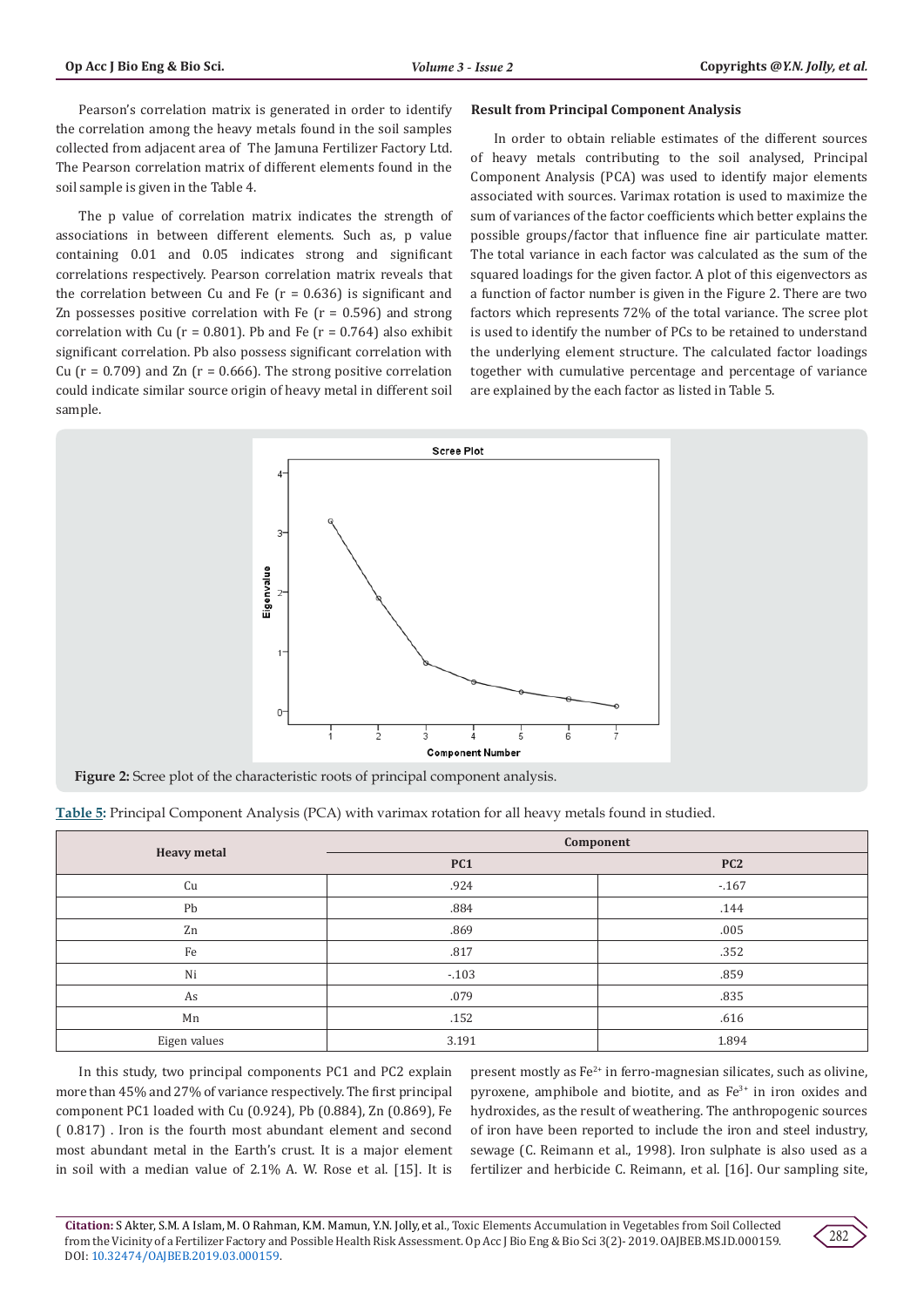Jamuna Urea fertilizer factory uses natural gas as starting material along with catalyst  $Fe<sub>2</sub>O<sub>3</sub>$ ,  $Fe<sub>3</sub>O<sub>4</sub>$  M.A Samad, et al. [17]. Thus the wastes generated from fertilizer factory may contaminate our environment. Zinc occurs naturally in soil (about 70mg kg<sup>-1</sup> in crustal rocks) B. E. Davies, et al. [18], but Zn concentrations are rising unnaturally, due to anthropogenic additions.

Most Zn is added during industrial activities, such as mining, coal, and waste combustion and steel processing.. Vehicle brakes and tire wear as possible sources of Zn. The natural Pb content in soil is, of course, related to the composition of the parent rock. Although the species of Pb vary considerably with soil type, it is mainly associated with clay minerals, Mn oxides, Fe and Al hydroxides and organic matter. A baseline Pb value for surface soil on the global scale has been estimated to be 25 mg kg<sup>-1</sup>; levels above this suggest an anthropogenic influence A. Kabata-Pendias, et al. [14]. Along with fugitive Pb, Pb-bearing glass and pottery glazes, batteries, old lead-based paints, the corrosion of lead pipes in areas of soft water and sewage sludge are all potential sources of Pb. Copper (Cu) in the Earth's crust is the most abundant in intermediate rocks and has a tendency to be excluded from carbonate rocks.

It forms several minerals of which the common primary minerals are simple and complex sulfides. These minerals are quite easily soluble in weathering processes and release Cu ions, especially in acid environments. Copper is therefore, considered among the more mobile of the heavy metals in hypergenic processes. However, Cu is a very versatile trace cation and in soils or depositional material exhibits a great ability to chemically interact with mineral and organic components of soil A. Kabata-Pendias, et al. [14]. Cu is also released from burning of fuel, wearing out of tires, leakage of oils, and corrosion of batteries and metallic parts. So we can assume that the first principal component PC1 containing Cu, Pb, Zn, Fe reveals the both natural and anthropogenic sources for measured heavy metal in different soil sample.

The second principal component PC2 is loaded with Ni (0.859), As (0.835), Mn (0.616). Natural and anthropogenic sources (e.g. mining and smelting, coal fly ash, bottom ash, metal manufacturing waste, commercial waste, atmospheric fall-out and deposition, urban refuse, and sewage sludge) contribute to the levels of nickel found in soil. Nickel catalyst also used in different steps of Urea production in Urea fertilizer factory. Manganese constitutes approximately 0.1% of the earth's crust, and is a naturally occurring component of nearly all soils. Accumulation of manganese occurs in the subsoil rather than on soil surface. An estimated 60-90% of soil manganese is associated with the sand fraction ATSDR, et al. [19]. Mn is likely to occur in soils as oxides and hydroxides in the form of coatings on other soil particles. The Earth's crust is an abundant natural source of arsenic. Arsenic is mobilized in sediments with Fe, Mn and organic matter from upper stream to lower stream of the river Jamuna. Arsenic may remain sorbed or co- precipitated with Mn species. Mn-oxyhydroxide minerals that strongly sorb arsenic Mohammad Arifur Rahman, et al. [20] fortifies the fact. So, we can assume that there is a probable relation between Mn and As in our studied samples.

## **Level of Toxic Metal in Vegetable Samples**

The experimental results obtained from vegetable samples analyses have been projected in Table 6. It was found that elements and their concentration are varied from sample to sample and also from their locations. The relative abundance of different elements obtained in the samples collected from the Industrial area is shown in Table 7. Mn, Fe, Cu, Zn and Pb are abundant in all types of vegetables comparing to other elements analysed. Cr is found in Sponge Gourd (L), Plantain and Ribbed Gourd which are within the world average value and in case of other vegetables the concentration was too low to detect by the system. Highest concentration of Mn was found in Giant Taro  $(100.00 \text{ mg kg}^{-1})$  and lowest

**Table 6:** Concentration (mg/kg) of heavy metals in different types of vegetable samples.

|         | Concentration, mg/kg       |                     |                      |                     |                      |                        |                      |                            |                      |                        |               |
|---------|----------------------------|---------------------|----------------------|---------------------|----------------------|------------------------|----------------------|----------------------------|----------------------|------------------------|---------------|
| Element | Sponge<br><b>Gourd L</b>   | <b>Brinjal</b>      | Plantain             | Potato              | <b>Chilli</b>        | <b>Teasle</b><br>Gourd | Giant<br><b>Taro</b> | <b>Sponge</b><br>gourd R   | Green<br>Papaya-     | <b>Ribbed</b><br>Gourd | W.A.V         |
| Cr      | $0.82 \pm 0.12$            | < 0.05              | $0.52+$<br>0.09      | < 0.05              | < 0.05               | < 0.05                 | < 0.05               | < 0.05                     | < 0.05               | $0.71 \pm$<br>0.13     | $0.10 - 0.50$ |
| Mn      | $56.10 \pm$<br>4.83        | $58.60 \pm$<br>6.62 | $59.91 \pm$<br>10.62 | $58.37 \pm$<br>7.12 | $64.06\pm$<br>8.07   | $55.26 \pm$<br>3.49    | $100\pm$<br>10.45    | $53.21 \pm$<br>2.36        | $58.48 \pm$<br>11.67 | $67.32 \pm$<br>3.97    | 30-300        |
| Fe      | 74.84±<br>15.26            | $69.5+$<br>5.26     | 68.37±<br>7.44       | $52.59+$<br>0.78    | $118.81 \pm$<br>6.26 | $60.52 \pm$<br>0.89    | $139.43+$<br>0.61    | $87.01 \pm$<br>6.16        | $151.26 \pm$<br>1.21 | $93.50 \pm$<br>9.09    |               |
| Ni      | $0.92 \pm 0.17$            | < 0.65              | $0.81\pm$<br>0.11    | < 0.65              | < 0.65               | < 0.65                 | $0.89 +$<br>0.14     | < 0.65                     | $0.83 \pm 0.12$      | $0.67\pm$<br>0.19      | $0.10 - 5.0$  |
| Cu      | 10.09 <sub>±</sub><br>1.02 | $13.2+$<br>0.96     | $10.38 +$<br>0.1     | $6.85 \pm$<br>0.11  | $6.65 \pm$<br>2.22   | $8.63+$<br>0.26        | $6.72+$<br>0.67      | 10.49 <sub>±</sub><br>0.14 | $6.86 \pm 0.86$      | $11.75+$<br>2.68       | 30-May        |
| Zn      | $7.85 \pm 0.1$             | $7.90+$<br>0.05     | $8.67 \pm$<br>0.49   | $9.47 \pm$<br>0.22  | $9.01 \pm$<br>0.49   | $6.97 +$<br>0.46       | $9.84 \pm 0.1$       | $9.71 \pm$<br>0.33         | $9.05 \pm 0.64$      | $12.20 \pm$<br>0.3     | 27-150        |
| As      | < 0.01                     | < 0.01              | < 0.01               | $6.31 \pm$<br>0.21  | $4.39+$<br>2.65      | < 0.01                 | $5.13+$<br>0.48      | $4.34 \pm$<br>0.21         | $1.64 \pm 2.65$      | 3.39±<br>0.32          | $1 - 1.7$     |
| Pb      | $40.81 \pm$<br>7.22        | 32.80±<br>1.6       | $35.37+$<br>3.76     | $30.39+$<br>2.95    | $36.36\pm$<br>5.63   | $13.89+$<br>0.32       | $23.15+$<br>4.35     | $10.05\pm$<br>0.81         | $5.77 \pm 2.36$      | $13.51 \pm$<br>1.83    | $10$ -May     |

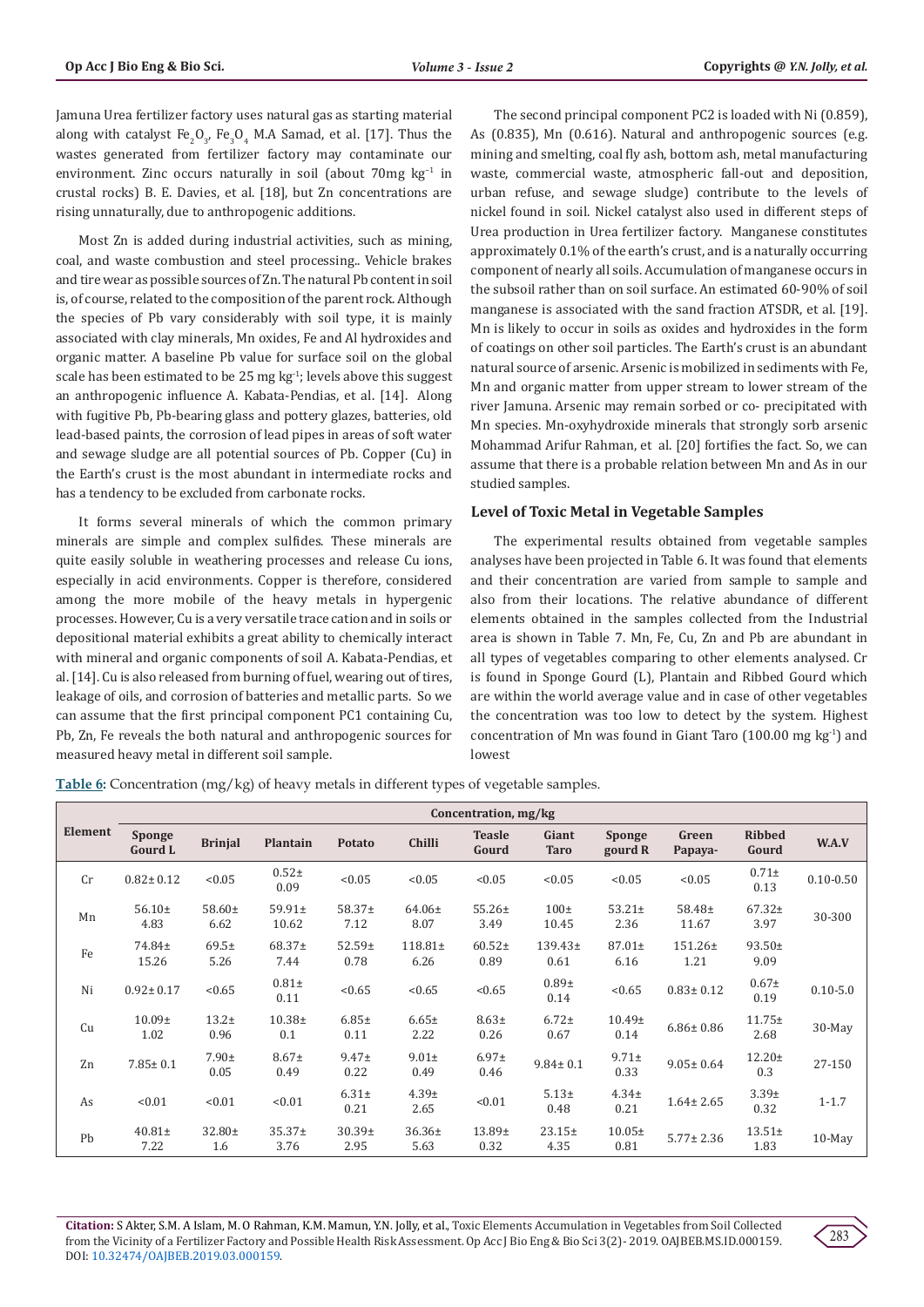**Table 7:** Relative abundance of different elements in the vegetables.

| Cr  | $SG(L) > RG > PL >$ Remaining in BDL (< $0.05$ mg/kg <sup>-1</sup> )         |
|-----|------------------------------------------------------------------------------|
| Fe. | GP>GT>CH>RG>SG2>SG1>BR>PL>TG>PO                                              |
| Mn  | GT>RG>CH>PL>BR>GP>PO>SG1>TG>SG2                                              |
| Ni  | $SG1 > GT > GP > PL > RG >$ Remaining in BDL (< $0.65$ mg/kg <sup>-1</sup> ) |
| Cu  | BR>RG>SG2)>PL>SG1>TG>GP>PO>GT>CH                                             |
| 7.n | RG>GT>SG2>PO>GP>CH>PL>BR>SG1>TG                                              |
| As  | $PO > GT > CH > SG2$ )>RG>GP> remaining BDL(0.01 mg kg <sup>-1</sup> )       |
| Ph  | SG1>CH>PL>BR>PO>GT>TG>RG>SG2>GP                                              |

Was found in Sponge Gourd-R  $(53.21 \text{ mg kg}^{-1})$  and all the values are within the world average value. Highest concentration of Fe was found in Green Papaya (151.26 mg kg -1) and lowest in potato (52.59 mg kg-1) but Fe is considered as an essential element for human health. Concentration of Ni was also found within the world average value and in most cases it was too low to detect by the system. All varieties of vegetables were found to contain Cu and Zn in a reasonable amount and were within the world average value. Concentration of As was found within the world average value for Sponge Gourd (L), Brinjal, Plantain, Teasle Gourd and Green Papaya but it was found in higher concentration in potato (6.31 mg/kg), Chilli (4.39 mg/kg), Giant Taro (5.13 mg/kg), Sponge Gourd-R (4.34 mg/kg) and Ribbed Gourd (3.39 mg/kg). Concentration of Pb was found much higher than the world average value in all types

**Table 8:** Transfer factor from vegetables to soil samples.

of vegetables analysed which may be due to the contamination of industrial discharge associated with the disposal of damaged battery from nearby workshop. In a study Jolly, et al. [11] reported to have found As, Cu, Mn, Pb, Ni, and Zn below the world average value in the vegetables collected from Rooppur Area, Bangladesh Lokeshappa, et al. [2] studied the elemental concentration in different agricultural products and the results obtained are comparable with the present study.

## **Transfer Factor**

The Transfer Factor (TF) for Cr, Mn, Fe, Ni, Cu, Zn, As, and Pb for different vegetables varied greatly between plant species and locations Table 8. Transfer factor for As, Pb and Cu are relatively high compared to other elements analysed. pH, electrochemical properties of soil, electrolyte concentration are the major factors that influenced the migration transformation ability of toxic elements indirectly. The TF of Cr in vegetables ranges from 0.137- 0.158, which is identical with the value reported by Avci, H and (Deveci T, et al. (2013)). Cr does not easily translocate in the plant and mostly concentrated in the root and hence the lower TF value for Cr was observed. For elements Mn, Fe, Znand Ni, the TF value is <<1, which may be due to pH value of the soil that influenced the sorption of elements in the soil and its bioavailability. A similar observation was reported by Jolly, et al. [11] where the TF value for the vegetables Spinach, Amaranth, Brinjal, Tomato, Radish, Bean, Cauliflower and Carrot collected from Rooppur area of Bangladesh was too low.

| Element | <b>Sponge</b><br>gourd   | <b>Brinjal</b>           | Plantain                 | Potato                   | <b>Chilli</b>            | <b>Teasle</b><br>Gourd   | <b>Giant Taro</b> | <b>Sponge</b><br>Gourd   | Green<br>Papaya          | <b>Ribbed</b><br>Gourd |
|---------|--------------------------|--------------------------|--------------------------|--------------------------|--------------------------|--------------------------|-------------------|--------------------------|--------------------------|------------------------|
| Cr      | 0.158                    | $\overline{a}$           | $\overline{\phantom{0}}$ | $\overline{\phantom{a}}$ | $\overline{\phantom{a}}$ |                          |                   | $\overline{\phantom{a}}$ | $\overline{\phantom{a}}$ | 0.137                  |
| Mn      | 0.215                    | 0.136                    | 0.252                    | 0.223                    | 0.342                    | 0.156                    | 0.413             | 0.277                    | 0.197                    | 0.169                  |
| Fe      | 0.001                    | 0.002                    | 0.001                    | 0.001                    | 0.003                    | 0.001                    | 0.005             | 0.002                    | 0.003                    | 0.002                  |
| Ni      | $\overline{\phantom{0}}$ | $\overline{\phantom{0}}$ | 0.026                    | $\blacksquare$           | $\overline{\phantom{a}}$ | $\overline{\phantom{0}}$ |                   |                          | 0.044                    | 0.033                  |
| Cu      | 0.641                    | 1.065                    | 0.757                    | 0.333                    | 0.395                    | 0.383                    | 0.554             | 1.027                    | 0.381                    | 0.785                  |
| Zn      | 0.065                    | 0.129                    | 0.067                    | 0.048                    | 0.067                    | 0.035                    | 0.113             | 0.091                    | 0.038                    | 0.080                  |
| As      | $\overline{\phantom{a}}$ | ٠                        | $\overline{\phantom{a}}$ | 0.779                    | 0.779                    | $\overline{\phantom{a}}$ | 0.710             | 0.850                    | 0.530                    | 0.710                  |
| Pb      | 0.457                    | 0.445                    | 0.386                    | 0.351                    | 0.506                    | 0.109                    | 0.347             | 0.124                    | 0.058                    | 0.168                  |



**Figure 3:** Component plot in rotated space of principal component analysis.

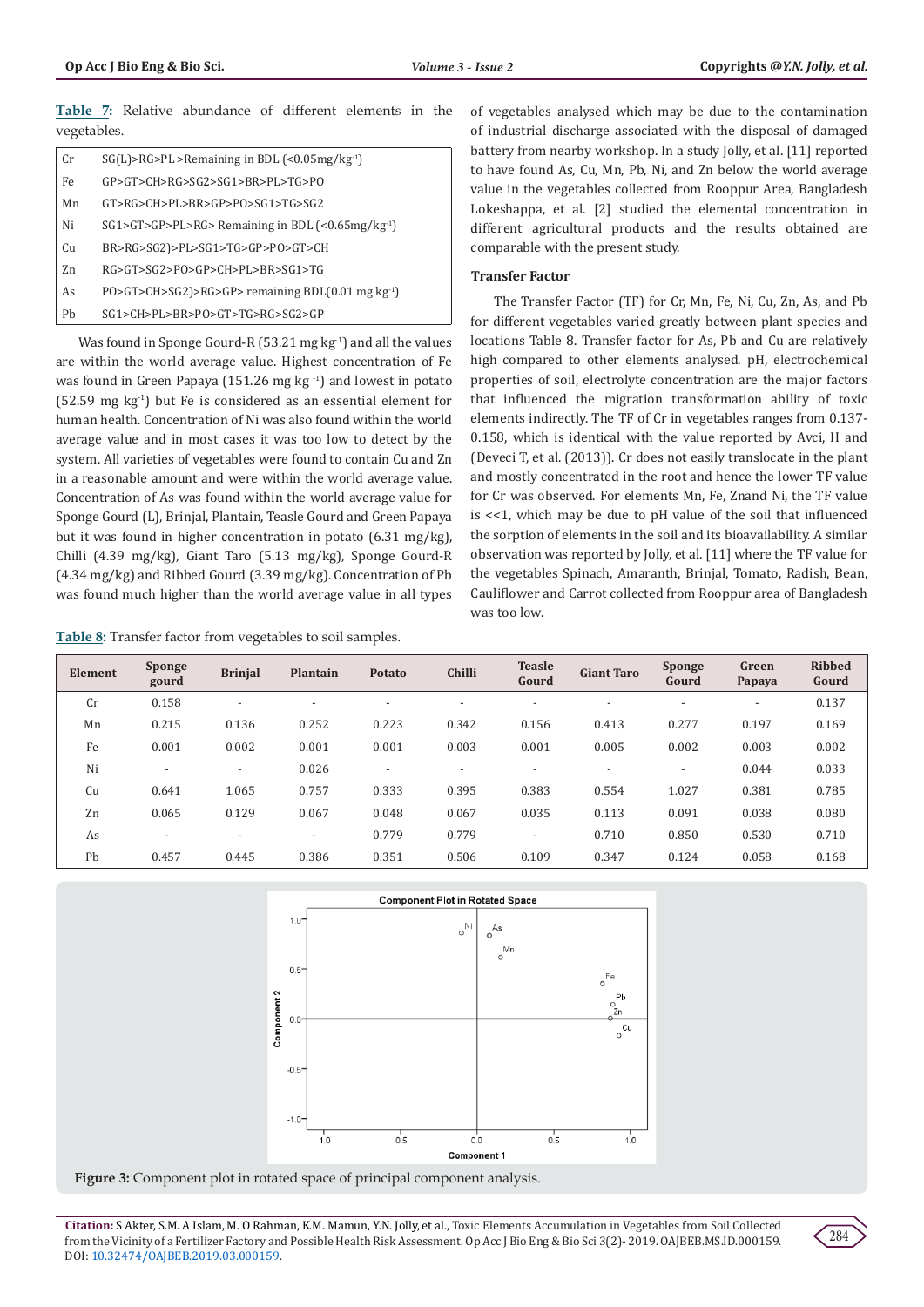Toxic element Arsenic is found in almost all of the vegetable samples and the TF of as (0.530 - 0.877) is quite high comparing to Pb (0.058 - 0.506). This study showed that the transfer factor of As and Pb are quite higher in almost all the vegetable samples analysed. The present result agrees with the investigation made by Zhuang, et al. [21] in the food crops in the vicinity of Dabaoshan mine, South China where the transfer factors for heavy metals were significantly higher in vegetables (Figure 3).

## **Metal Pollution Index**

Metal Pollution Index (MPI) is suggested to be a reliable and precise method for elemental pollution monitoring of wastewater irrigated areas Usero, et al. [6]. Metal (MPI) pollution Index of different vegetables are projected graphically in Figure 4 and followed the sequence of RG>GT>CH>PO>SG2>GP>SG1>PL>BR>TG. In a study Jolly et al 2013b reported that the calculated MPI values in different vegetable samples collected from Rooppur , Pabna area of Bangladesh and found the sequence as SG>BR>PL>GP. In the present study, Ribbed Gourd (RG), Giant Taro (GT), Chilli (CH) Potato (PO) found to show higher MPI value and hence are the most popular and frequently used vegetables in Bangladesh. However higher MPI are calculated for different vegetables grown around 'The Jamuna Fertilizer co. Ltd.' areas and suggested that these may cause more health risks for the workers and the residents around.



**Figure 4:** Metal Pollution Index in the Vegetable samples.

# **Daily Intake Of Metal (Dim) Through Vegetables**

The degree of toxicity of heavy metal to human depends upon their daily intake of heavy /toxic metal through different food stuffs. Daily intake of metals from mixed vegetables by human being are projected in the table considering the intake values by taking the average values of metals in all ten varieties of vegetables analyzed in this research work. It may be a realistic estimation for the average intake of metals from vegetables as different vegetables are consumed by different segment of population variably at different time throughout the year. In the present study, DIM was calculated by considering average body weight 70 kg according to WHO and daily consumption of vegetables was 300 g WHO et al. [8]. However the table revealed that intake of heavy metals except Mn, As and Pb are within the permissible values referred by different agencies Table 9. Mn is considered as an essential element for human health thus high value of HRI can be ignored but DIM value for As and Pb are too high compared to suggestive value and hence are really alarming.

**Table 9:** Estimated Daily Intake of Metal (DIM) through vegetables.

| <b>Trace elements</b> | Average conc. Of 10<br>vegetables $(\mu g/g)$ | Intake by human being<br>(mg/kg) | RfDa (mg/day) | <b>References</b>  |
|-----------------------|-----------------------------------------------|----------------------------------|---------------|--------------------|
| Fe                    | 91.57                                         | 27.50                            | $10.0 - 60.0$ | WHO 1994           |
| Cu                    | 9.16                                          | 2.75                             | $2.0 - 3.0$   | WHO 1994           |
| Mn                    | 63.14                                         | 18.96                            | $0.5 - 5.0$   | WHO 1994           |
| Zn                    | 9.07                                          | 2.72                             | 15.00         | WHO 1994           |
| As                    | 2.52                                          | 0.76                             | 0.0003        | <b>USEPA 2002</b>  |
| Cr                    | 0.24                                          | 0.07                             | 105           | <b>US EPA 2010</b> |
| Ni                    | 0.74                                          | 0.22                             | 1.400         | <b>US EPA 2010</b> |
| Pb                    | 24.21                                         | 7.27                             | 0.188         | WHO 1994           |

## **Health Risk Index (Hri)/Hazard Quotient (Hq)**

The calculated value of Health Risk Index (HRI) associated with the elements Cr, Mn, Fe, Ni, Cu, Zn, As and Pb through consumption

of the vegetables collected near Jamuna Fertilizer Factory area are presented in the Table 10. The result revealed that HRI for Cr, Fe, Ni, Cu and Zn are below 1 indicating safe for the consumer. In a study Jolly, et al.[22], 2013b reported that HRI value for Cr, Mn, Fe, Co, Ni

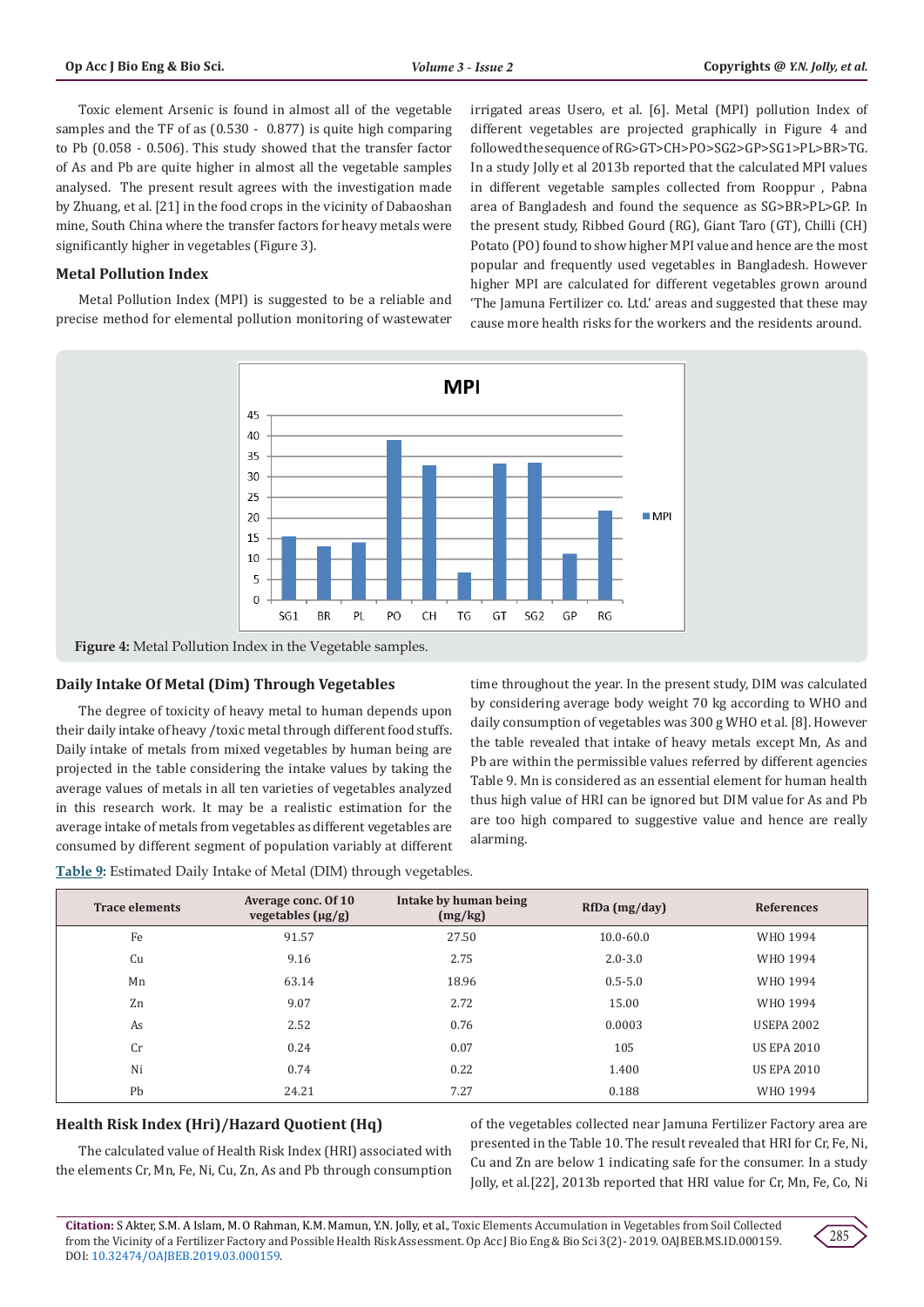and Cu were within the value 1 for the vegetables collected from Rooppur, Pabna area of Bangladesh. In another study Singh, et al. [23] it was observed that Cu, Zn and Cr were not found to cause any risk to the people by consuming vegetables and cereals grown in an area around Dinapur Sewage treatment plant, India. khan et al. 2014 reported, HRI associated with the heavy metals Cu, Co, Fe, Zn, Mn in the vegetables collected from the embankment of Buriganga

river area were also found below 1 (one). However Arsenic (As) is found to show HRI value greater than 1 for some vegetables like potato, chili, Giant Taro, Sponge Gourd 2, Green Papaya and Ribbed Gourd and hence have greatest potential to pose health risk to human. Mn also found to show HRI value greater than 1 but as it is an essential element, the effect could be negligible. HRI value for Pb are greater

**Table 10:** Estimated Daily Intake of Metal (DIM) through vegetables.

| <b>Elements</b> | <b>Sponge</b><br>gourd   | <b>Brinjal</b>           | Plantain                 | Potato                   | <b>Chilli</b>            | <b>Teasle</b><br>Gourd   | <b>Giant Taro</b> | <b>Sponge</b><br>gourd | Green<br>Papaya          | <b>Ribbed</b><br>Gourd |
|-----------------|--------------------------|--------------------------|--------------------------|--------------------------|--------------------------|--------------------------|-------------------|------------------------|--------------------------|------------------------|
| Cr              | 0.0007                   | ۰                        | 0.0004                   | $\overline{\phantom{a}}$ |                          |                          |                   |                        | $\overline{\phantom{a}}$ | 0.001                  |
| Mn              | 2.162                    | 2.256                    | 2.308                    | 2.249                    | 2.468                    | 2.129                    | 3.858             | 2.050                  | 2.253                    | 2.593                  |
| Fe              | 0.002                    | 0.002                    | 0.002                    | 0.002                    | 0.004                    | 0.002                    | 0.004             | 0.003                  | 0.005                    | 0.003                  |
| Ni              | 0.058                    | $\overline{\phantom{a}}$ | 0.052                    | $\overline{\phantom{0}}$ | $\overline{\phantom{a}}$ | $\overline{\phantom{a}}$ | 0.056             |                        | 0.053                    | 0.043                  |
| Cu              | 0.321                    | 0.421                    | 0.331                    | 0.218                    | 0.211                    | 0.274                    | 0.214             | 0.333                  | 0.218                    | 0.373                  |
| Zn              | 0.033                    | 0.034                    | 0.037                    | 0.040                    | 0.038                    | 0.029                    | 0.042             | 0.041                  | 0.038                    | 0.052                  |
| As              | $\overline{\phantom{a}}$ | ۰                        | $\overline{\phantom{0}}$ | 26.753                   | 18.599                   | $\overline{\phantom{a}}$ | 21.741            | 18.393                 | 6.950                    | 14.367                 |
| Pb              | 12.971                   | 10.422                   | 11.241                   | 9.660                    | 11.557                   | 4.413                    | 7.357             | 3.196                  | 1.833                    | 4.294                  |

 Than 1 for all the vegetables analysed, so there are huge concern for potential health effect. In a study Cui, et al. [24] reported to have been exposed by Cd and Pb through consumption of vegetables collected from an area near a smelter in Nanning, China. Jolly, et al. [11] b also reported to have found HRI value greater than 1 for Pb in spinach, amaranth, bottle gourd collected from Rooppur, Pabna

area of Bangladesh. However high HRI value for As and Pb are representative indicate a health risk due to their high concentration in the respective vegetables and their toxicity. Furthermore As and Pb are associated with cancer risk, therefore it is important to monitor regularly for the prolonged ingestion of those elements that pose a health risk.

# **Hazard Index(Hi)**



The hazard index (HI) value expresses the cumulative noncarcinogenic effects of multiple elements exposed to consumption of one or more foodstuffs.The calculated HI value followed the decreasing order of Potato>Sponge Gourd1>Giant Taro >Chilli>Ribbed Gourd>Sponge Gourd2> Plantain>Brinjal> Green Papaya>Teasle Gourd. When the hazard index exceed 1.0, there is concern for health hazard and hence HI values of more than 1.0 Figure 5. for all the vegetables are suggested not to consume.

# **Non-Carcinogenic Risk**

The non-carcinogenic risks from consumption of vegetables by the adults were assessed based on the Target Hazard Quotients (THQs). The THQ is the ratio of the determined dose of a pollutant to a reference dose level. If the ratio is greater than 1, the exposed population is likely to experience obvious adverse effects Wang, et al. [12]. The methodology for estimation of THQs does not provide a quantitative estimate on the probability of an exposed population experiencing adverse health effect, but it offers an indication of the risk level due to contaminant exposure. The estimated THQs of the toxic element Cr, Ni, As and Pb are shown in Table 11. In case of Cr and Ni, calculated THQ for all the vegetables studied were

Found less than 1 (Table 11). Sponge Gourd (SG1), Brinjal, Plantain, Teasle Gourd have shown THQ value 0 for Arsenic (As)

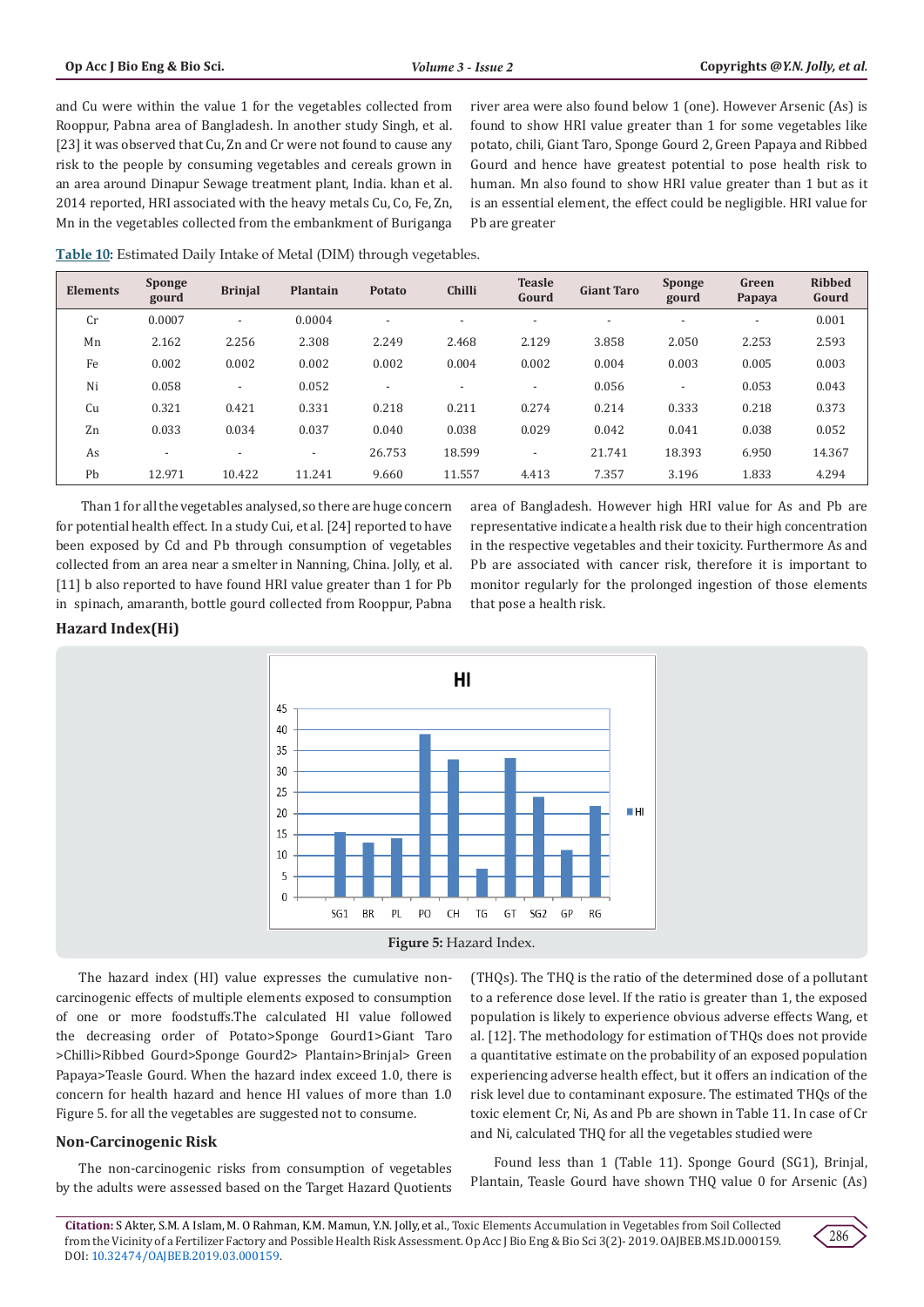as concentration of as in those vegetables was too low to detect by the system. But in case of Potato, Chilli, Giant Taro, Sponge Gourd (SG2), Green Papaya and Ribbed Gourd, the calculated THQ value were 4.0751, 2.8330, 3.3117, 2.8017, 1.0587 and 2.1884 respectively and hence are in the unacceptable range (unity). WHO suggested a non-carcinogenic value for Arsenic (As ) in rice is 1.9. Potential health risks from exposure to Arsenic (As) through the consumption of those vegetables are therefore of great concern and can cause skin lesions, dark spots on hand and feet, swollen

limbs and loss of feeling from hands and legs. In case of Lead (Pb), all the vegetables are found to have shown higher THQ value with the exception of Sponge Gourd (SG2).Green Papaya and Ribbed Gourd. Lead (Pb ) directly affects the hematopoietic system, high lead levels are reasons for human carcinogens, causes weakness in finger, wrists or ankles and neurological problems. Shaheen, et al. [25], 2016 reported a calculated THQ value 0.19 and 0.19 for As and Pb respectively in non-piscine protein source in Bangladesh.

**Table 11:** Non-Carcinogenic Risk.

| Element | <b>Sponge</b><br>Gourd   | <b>Brinjal</b>           | Plantain                 | Potato                   | <b>Chilli</b>            | <b>Teasle</b><br>Gourd   | Giant<br><b>Taro</b>     | <b>Sponge</b><br>gourd | Green<br>Papaya          | <b>Ribbed</b><br>gourd | *FAO/WHO<br>Suggestive non-<br>carcinogenic<br>value |
|---------|--------------------------|--------------------------|--------------------------|--------------------------|--------------------------|--------------------------|--------------------------|------------------------|--------------------------|------------------------|------------------------------------------------------|
| Cr      | 0.0001                   | $\overline{\phantom{0}}$ | 0.0001                   | $\overline{\phantom{a}}$ | $\overline{\phantom{a}}$ | 0.0016                   | $\overline{\phantom{a}}$ |                        | $\overline{\phantom{a}}$ | 0.0001                 | 0.017a                                               |
| Ni      | 0.0089                   | $\overline{\phantom{a}}$ | 0.0078                   | $\overline{\phantom{a}}$ |                          | 1.5167                   | 0.0086                   |                        | 0.008                    | 0.0065                 | $\overline{\phantom{a}}$                             |
| As      | $\overline{\phantom{0}}$ |                          | $\overline{\phantom{0}}$ | 4.0751                   | 2.833                    | $\overline{\phantom{a}}$ | 3.3117                   | 2.8017                 | 1.0587                   | 2.1884                 | 1.9 <sub>b</sub>                                     |
| Pb      | 1.9758                   | 1.5876                   | 1.7123                   | 1.4715                   | 1.7603                   | 1.6201                   | 1.1206                   | 0.4868                 | 0.2792                   | 0.654                  | 0.097c                                               |

aFishsample; bRice; c leafy vegetables; d fruity vegetables

## \*FAO/WHO (2011)

# **Total Carcinogenic Risk:**

The target carcinogenic risks (TCRs) derived from the intake of Cr, Ni, As and Pb were calculated since these elements may promote both non-carcinogenic and carcinogenic effects depending on the exposure dose (Table 12). Inorganic As is classified as a known carcinogen (USEPA group A) and Pb as the probable carcinogen (USEPA group B 2).The TCR values from exposure of Cr, Ni, As and Pb were found in the range of  $12.13 \times 10^{-3}$  to $16.57 \times 10^{-3}$ , 53.15  $\times10^{-3}$  to 72.99  $\times10^{-3}$ , 114.80  $\times10^{-3}$  to 441.87  $\times10^{-3}$  and 2.29  $\times10^{-3}$ 

to  $16.19 \times 10^{-3}$  respectively. In general, the excess cancer risk lower than 10−6 is considered to be negligible, cancer risk above 10−4 is considered unacceptable, and cancer risk lying between 10−6 and 10−4 is generally considered an acceptable range USEPA et al. [13], USEPA et al. [26]. From the table it is clear that all the contaminants in the studied vegetable samples posed significant carcinogenic risk level. (M.I. Hossen Real et al. 2017) reported that Cr, Ni, As and Pb posed carcinogenic risk in some staple foodstuff collected from Kawran Bazar wholesale market, Dhaka, Bangladesh, which agrees the present study [27,28].

**Table 12:** Carcinogenic Risk.

| Element | <b>Sponge</b><br>Gourd   | <b>Brinjal</b>         | <b>Plantain</b>          | Potato                 | <b>Chilli</b>            | <b>Teasle</b><br>Gourd   | <b>Giant Taro</b>        | <b>Sponge</b><br>Gourd | Green<br>Papaya        | <b>Ribbed</b><br>gourd |
|---------|--------------------------|------------------------|--------------------------|------------------------|--------------------------|--------------------------|--------------------------|------------------------|------------------------|------------------------|
| Cr      | $0.079 \times 10^{-3}$   |                        | $0.050 \times 10^{-3}$   |                        | $\overline{\phantom{0}}$ | $\overline{\phantom{a}}$ | $\overline{\phantom{a}}$ |                        | -                      | $0.069 \times 10^{-3}$ |
| Ni      | $0.303 \times 10^{-3}$   |                        | $0.267 \times 10^{-3}$   |                        |                          | $\overline{\phantom{a}}$ | $0.293 \times 10^{-3}$   |                        | $0.273 \times 10^{-3}$ | $0.221 \times 10^{-3}$ |
| As      | $\overline{\phantom{a}}$ |                        | $\overline{\phantom{0}}$ | $1.834 \times 10^{-3}$ | $1.275 \times 10^{-3}$   |                          | $1.490 \times 10^{-3}$   | $1.261 \times 10^{-3}$ | $0.476 \times 10^{-3}$ | $0.985 \times 10^{-3}$ |
| Pb      | $0.067 \times 10^{-3}$   | $0.054 \times 10^{-3}$ | $0.058 \times 10^{-3}$   | $0.050 \times 10^{-3}$ | $0.060 \times 10^{-3}$   | $0.023 \times 10^{-3}$   | $0.038 \times 10^{-3}$   | $0.017 \times 10^{-3}$ | $0.009 \times 10^{-3}$ | $0.022 \times 10^{-3}$ |

# **Conclusion**

The deterioration of environment due to various industrial activities have adverse effect on human health has emerged as a major problem all over the world, specially in a developing country like Bangladesh. The wastages containing different heavy and toxic elements are being mixed with the crops field and accumulated in vegetables and other plants and hence the agricultural products as well as human health are largely affected due to these toxic element contaminations. Present study was sketched to determine toxic element (Fe, Cu, Mn, Zn, As Cr, Ni,Pb) concentration in different vegetables available in Bangladesh and their possible health risk effect to the consumers. Study of elemental toxicity transfer process from soil to vegetables also carried out to find out possible source of elemental contamination in the analysed vegetables. The experimental results have been compared with the set value by FAO

and WHO, Food & Nutritional Board and US EPA[29,30].

Mean concentration of Cr, Mn, Fe, Ni, Cu, Zn, As and Pb in soil sample are within the World Average Value. Results from Pearson correlation value indicate that Cu, Fe, Zn and Pb have significant co-relation and are originated from natural and somewhat anthropogenic sources. In case of vegetable samples, concentration of Cr, Mn, Fe, Ni, Cu and Zn are found within the World Average value but concentration of As and Pb are much higher than the World Average Value. For all types of vegetables TF value showed a value lower than 1. Highest MPI value was found in Ribbed Gourd and lowest was found in Teasle Gourd and all case MPI value was too high, therefore suggested to avoid those vegetables by the nearby residents. Calculation of Health Risk Index (HRI) was also done and found that arsenic (As) and lead (Pb) have HRI much higher than the safe value 1. The calculated Hazard Index(HI) followed a

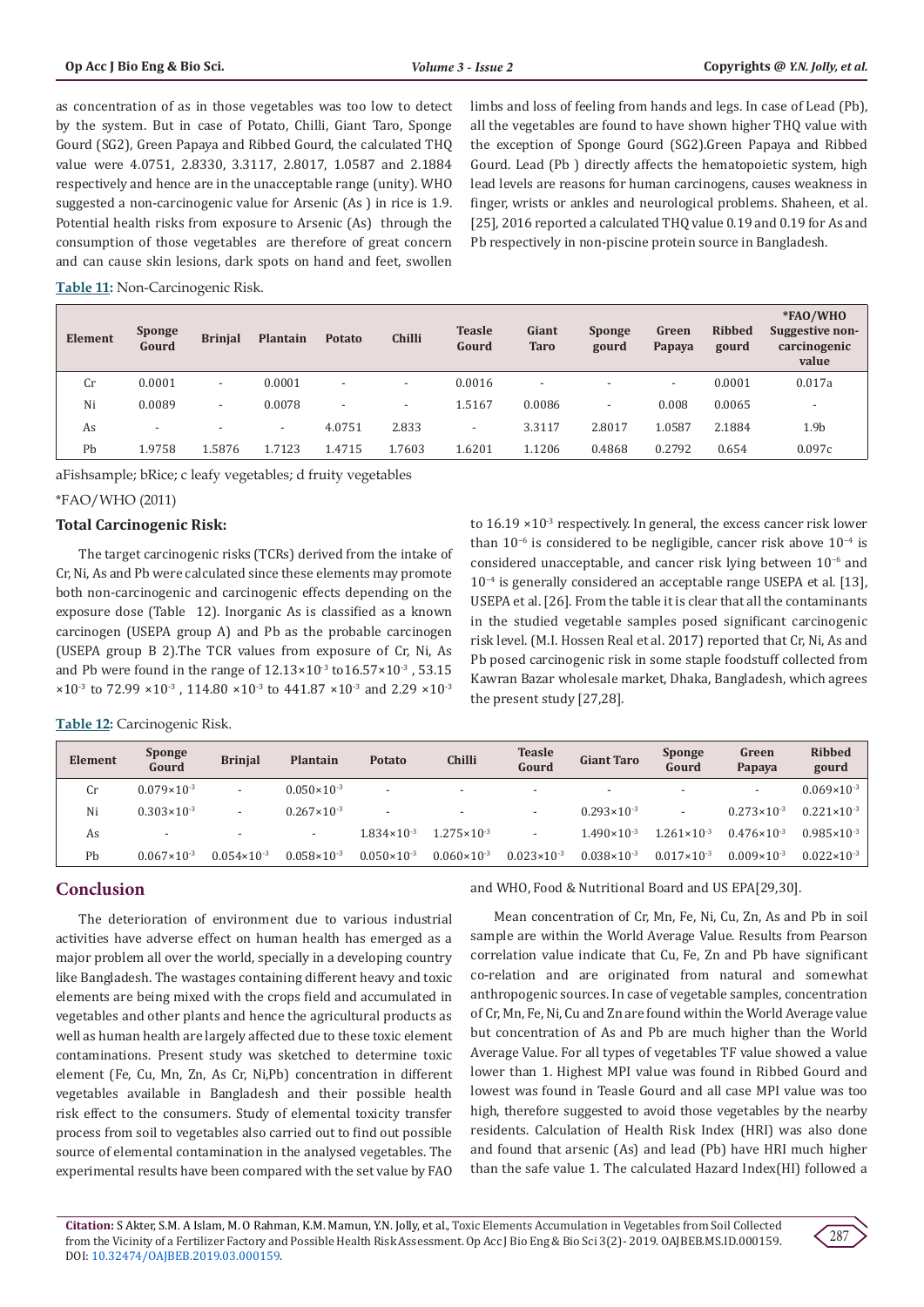decreasing sequence of PO>GS1>GT>CH>RG>SG2>PL>BR>GP>TG. The non-carcinogenic risk from the consumption of vegetables for the adult were calculated for the toxic elements Cr, Ni, As and Pb and observed a value lower than 1. However the THQ value for As and Pb were very high for particular types of vegetables and can pose serious health effect. TCRs level for all the contaminants (Cr, Ni, As, Pb) were above 10-4 and hence are unacceptable suggested by USEPA et al. [13], USEPA et al. [26]. The study as a whole revealed that consumers might experience adverse health effect due to directly intake of these vegetables. From the point of food safety and health care it is suggested to do careful monitoring and necessary enforcement of legislation and laws to avoid any kind of adverse effect[31].

# **References**

- 1. Islam A, Jolly YN (2007) Heavy metals in water and fishes of the tannery affected vicinity of the river buriganga. J Bang Aca Sci 31(2): 163-171.
- 2. [Jolly Y N, Islam A and Mustafa A I \(2012\) Impact of Dyeing Industry](http://www.environmentaljournal.org/2-6/ujert-2-6-11.pdf)  [Effluent on Soil and Crop. University of Dhaka, Bangladesh 2\(6\): 560-](http://www.environmentaljournal.org/2-6/ujert-2-6-11.pdf) [568.](http://www.environmentaljournal.org/2-6/ujert-2-6-11.pdf)
- 3. [Liu CW, Lin KH, Kuo YM \(2003\) Application of factor analysis in the](https://www.ncbi.nlm.nih.gov/pubmed/12922062)  [assessment of groundwater quality in a black foot disease area in](https://www.ncbi.nlm.nih.gov/pubmed/12922062)  [Taiwan. Sci Total Environ 313\(1-3\): 77-89.](https://www.ncbi.nlm.nih.gov/pubmed/12922062)
- 4. [Chabukdhara M, Nema AK \(2012\) Assessment of heavy metal](https://www.ncbi.nlm.nih.gov/pubmed/22406241)  [contamination in Hindon River sediments: a chemometric and](https://www.ncbi.nlm.nih.gov/pubmed/22406241)  [geochemical approach. Chemosphere 87\(8\): 945-953](https://www.ncbi.nlm.nih.gov/pubmed/22406241).
- 5. [Sarbu C, Pop HF \(2005\) Principal component analysis versus fuzzy](https://www.ncbi.nlm.nih.gov/pubmed/18969934)  [principal component analysis. A case study: the quality of Danube water](https://www.ncbi.nlm.nih.gov/pubmed/18969934)  [\(1985e 1996\). Talanta 65\(5\): 1215-1220.](https://www.ncbi.nlm.nih.gov/pubmed/18969934)
- 6. Ureso J, Gonzalez Regalado E, Gracia I (1997) Trace elements in bivalve mollusks Ruditapes decussates and Ruditapes Philippinarum from Atlanta Cost of Southern Spain Environ,Int 23: 291-298.
- 7. [Chary NS, Kamala CT and Raj DSS \(2008\) Assessing risk of heavy metals](https://www.ncbi.nlm.nih.gov/pubmed/17555815)  [from consuming food grown on sewage irrigated soils and food chain](https://www.ncbi.nlm.nih.gov/pubmed/17555815)  [transfer. Ecotoxicol Environ Saf 69: 513-524.](https://www.ncbi.nlm.nih.gov/pubmed/17555815)
- 8. WHO (1998) Health guideline for the use of wastewater in agriculture and aquaculture. Report of WHO science group, world health organization, Geneva, Switzerland. Tech Rep Sci 778: 10.
- 9. [Al-Hamarneh I F, Alkhomashi N, Almasoud F I \(2016\) Study on the](https://www.ncbi.nlm.nih.gov/pubmed/27108351)  [radioactivity and soil-to-plant transfer factor of 226Ra, 134U, and 238U](https://www.ncbi.nlm.nih.gov/pubmed/27108351)  [radionuclides in irrigated farms from the northwestern Saudi Arabia, J.](https://www.ncbi.nlm.nih.gov/pubmed/27108351)  [Environ. Radioact 160: 1-7.](https://www.ncbi.nlm.nih.gov/pubmed/27108351)
- 10. [Martinez Aguirre A, Perianez R \(1998\) soil to plant transfer of 226Ra](file:///C:\Users\Welcome\Desktop\2.OAJBEB-RA-19-159%20modify-new\Original\1.%09Martinez%20Aguirre%20A,%20Perianez%20R,%20(1998)%20soil%20to%20plant%20transfer%20of%20226Ra%20in%20marsh%20area:%20Modellingapplication.J%20of%20Environ.%20Raioact,%2039:%20199-213)  [in marsh area: Modelling application. J of Environ. Raioact 39: 199-213.](file:///C:\Users\Welcome\Desktop\2.OAJBEB-RA-19-159%20modify-new\Original\1.%09Martinez%20Aguirre%20A,%20Perianez%20R,%20(1998)%20soil%20to%20plant%20transfer%20of%20226Ra%20in%20marsh%20area:%20Modellingapplication.J%20of%20Environ.%20Raioact,%2039:%20199-213)
- 11. Jolly Y N, Akter S, Kabir J and Islam A (2013) Health risk assessment of heavy metals via dietary intake of vegetables collected from an area selected for introducing a Nuclear Power Plant. Research journal of physical and Sciences 2(4): 043-051.
- 12. [Wang X, Sato T, Xing B, Tao S \(2005\) Health risks of heavy metals to the](https://www.ncbi.nlm.nih.gov/pubmed/16227070)  [general public in Tianjin, China via consumption of vegetables and fish.](https://www.ncbi.nlm.nih.gov/pubmed/16227070)  [Science Tot Environ, Kanazawa University, Japan 350: 28-37.](https://www.ncbi.nlm.nih.gov/pubmed/16227070)
- 13. U.S. Environmental Protection Agency [US EPA] (1989). Risk Assessment Guidance for Superfund: Human Health Evaluation Manual [Part A]:

Interim Final. U.S. Environmental Protection Agency, Washington, DC, USA.

- 14. [A Kabata-Pendias, Henryk Pendias \(2001\) Trace elements in soils and](https://hwbdocuments.env.nm.gov/Los%20Alamos%20National%20Labs/References/9372.PDF) plants. (3rd [edn\)., CRC Press.](https://hwbdocuments.env.nm.gov/Los%20Alamos%20National%20Labs/References/9372.PDF)
- 15. [W Rose, H E Hawkes, J S Webb \(1979\) Geochemistry in mineral](https://www.scirp.org/(S(i43dyn45teexjx455qlt3d2q))/reference/ReferencesPapers.aspx?ReferenceID=1596049) [exploration Academic Press. New York, NY6\(1\): 490-517.](https://www.scirp.org/(S(i43dyn45teexjx455qlt3d2q))/reference/ReferencesPapers.aspx?ReferenceID=1596049)
- 16. [C. Reimann, U Siewers, T Tarvainen, L Bityukova, J Eriksson, et al. \(2003\)](https://www.schweizerbart.de/publications/detail/isbn/9783510959068/Agricultural_Soils_in_Northern_Europe) [Agricultural Soils in Northern Europe: A Geochemical Atlas. Geologisches](https://www.schweizerbart.de/publications/detail/isbn/9783510959068/Agricultural_Soils_in_Northern_Europe) [Jahrbuch, Sonderhefte, Reihe D, Heft SD 5 \(Eds.\), Schweizerbart'sche](https://www.schweizerbart.de/publications/detail/isbn/9783510959068/Agricultural_Soils_in_Northern_Europe) [Verlagsbuchhandlung, Stuttgart.](https://www.schweizerbart.de/publications/detail/isbn/9783510959068/Agricultural_Soils_in_Northern_Europe)
- 17. [M A Samad, M I Ali, D Paul, S M A Islam \(2011\) An Environmental](https://pdfs.semanticscholar.org/fc0d/ec5eefd08506f3ca2f429f241f7f58809e0f.pdf) [impact study of Jamuna Fertilizer Factory at Tarakandi in Jamalpur with](https://pdfs.semanticscholar.org/fc0d/ec5eefd08506f3ca2f429f241f7f58809e0f.pdf) [Radiological Indices, J. Environ. Sci. & Natural Resources, 4\(2\): 27-33.](https://pdfs.semanticscholar.org/fc0d/ec5eefd08506f3ca2f429f241f7f58809e0f.pdf)
- 18. E Davies, L H P Jones (1988) Micronutrients and toxic elements. In: Russell's Soil Conditions and Plant, (11<sup>th</sup> edn), Growth, A. Wild, (Eds.). JohnWiley & Sons; Interscience, New York, NY, USA, pp. 781-814.
- 19. [ATSDR \(2000\) Toxicological profile for Manganese. Public Health](https://www.ncbi.nlm.nih.gov/pubmed/24049862) [Service, Agency for Toxic Substances and Diseases Registry, Atlanta, GA.](https://www.ncbi.nlm.nih.gov/pubmed/24049862)
- 20. [Mohammad Arifur Rahman, Md.Mahmudul Hasan, Nur-e-alamsiddique](C://Users/Welcome/Downloads/11768-Article%20Text-43390-1-10-20120902.pdf) [and a. m.shafiqulalam \(2011\) mobilization of arsenic with iron,](C://Users/Welcome/Downloads/11768-Article%20Text-43390-1-10-20120902.pdf) [manganese and copper in borehole sediments of the river jamuna.](C://Users/Welcome/Downloads/11768-Article%20Text-43390-1-10-20120902.pdf) [journal of bangladesh chemical society, 25\(1\): 30-37.](C://Users/Welcome/Downloads/11768-Article%20Text-43390-1-10-20120902.pdf)
- 21. [Zhuang P, McBride BB, Xia HP, Liny, Liza, et al. \(2009\) Health risk from](https://www.ncbi.nlm.nih.gov/pubmed/19068266) [heavy metals viz consumption of food crops in vicinity of Dabaoshan](https://www.ncbi.nlm.nih.gov/pubmed/19068266) [mine, South China.Sci Total Environ, China 07\(5\): 1551-1561.](https://www.ncbi.nlm.nih.gov/pubmed/19068266)
- 22. Hallenbeck W H (1993) Quantitative risk assessment for environmental and occupational health. Lewis, Chelsea.
- 23. [Singh A, Sharma RK, Agarwal M and Narshal FM, \(2010\) Health risk](https://app.dimensions.ai/details/publication/pub.1032092521?and_facet_journal=jour.1030458) [assessment of heavy metal via dietary intake of foodstuffs from the](https://app.dimensions.ai/details/publication/pub.1032092521?and_facet_journal=jour.1030458) [wastewater irrigated site of a dry tropical area of India. Food Chem](https://app.dimensions.ai/details/publication/pub.1032092521?and_facet_journal=jour.1030458) [Toxicol 48\(2\): 611-619.](https://app.dimensions.ai/details/publication/pub.1032092521?and_facet_journal=jour.1030458)
- 24. [Cui YJ, Zhu YG, Zhai RH, Chen DY, Huang YZ, et al. \(2004\) Transfer of](https://www.sciencedirect.com/science/article/pii/S0160412004000182) [metals from soil to vegetables in an area near a smelter in Nanning,](https://www.sciencedirect.com/science/article/pii/S0160412004000182) [China. Environ Int 30: 785-791.](https://www.sciencedirect.com/science/article/pii/S0160412004000182)
- 25. Pendias AK, Pendias H (2000) Trace elements in Soils and Plants. (3<sup>rd</sup> edn). CRC press, FL, United States, p. 10-11.
- 26. [U.S. Environmental Protection Agency \[US EPA\] \(2010\) Integrated risk](https://cfpub.epa.gov/ncea/iris/compare.cfm) [information system.](https://cfpub.epa.gov/ncea/iris/compare.cfm)
- 27. [C Reimann, P de Caritat \(2004\) Chemical elements in the environment](https://pdfs.semanticscholar.org/07dd/65c1e06249e49f528c01908b3796fa207870.pdf)[factsheets. Cooperative Research Centre for Landscape Environments](https://pdfs.semanticscholar.org/07dd/65c1e06249e49f528c01908b3796fa207870.pdf) [and Mineral Exploration, c/-Geoscience Australia, Australia](https://pdfs.semanticscholar.org/07dd/65c1e06249e49f528c01908b3796fa207870.pdf).
- 28.(1998) For the geochemist and environmental scientist. Berlin, Springer-Verlag, Germany.
- 29. [G Huhn, HSchulz, H J Stark, R Tolle, G Schurmann, et al. \(1995\) Evaluation](https://link.springer.com/article/10.1007%2FBF00475349) [of regional heavy metal deposition by multivariate analysis of element](https://link.springer.com/article/10.1007%2FBF00475349) [contents in pine tree barks. Water Air Soil Pollut 84,3\(4\): 367-383.](https://link.springer.com/article/10.1007%2FBF00475349)
- 30. [Lokeshappa B, Shivpuri K, Tripath V, Dikshit AK \(2012\) Assessment of](http://article.sapub.org/10.5923.j.fph.20120201.05.html) [toxic metals in agricultural product. Food Pub Heat 2\(1\): 24-29.](http://article.sapub.org/10.5923.j.fph.20120201.05.html)
- 31. [Shaheen N, Ahmed M K, Islam M S, Habibllah Al Mamun M, Tukum A](https://www.ncbi.nlm.nih.gov/pubmed/26755177) [B, et al. \(2016\) Health risk assessment of trace elements via dietary](https://www.ncbi.nlm.nih.gov/pubmed/26755177) [intake of 'non-piscine protein source' foodstuffs \(meat, milk, and egg\) in](https://www.ncbi.nlm.nih.gov/pubmed/26755177) [Bangladesh. Environmental Science and Pollution Research, University](https://www.ncbi.nlm.nih.gov/pubmed/26755177) [of Dhaka, Dhaka, Bangladesh 23\(8\): 7794-7806.](https://www.ncbi.nlm.nih.gov/pubmed/26755177)